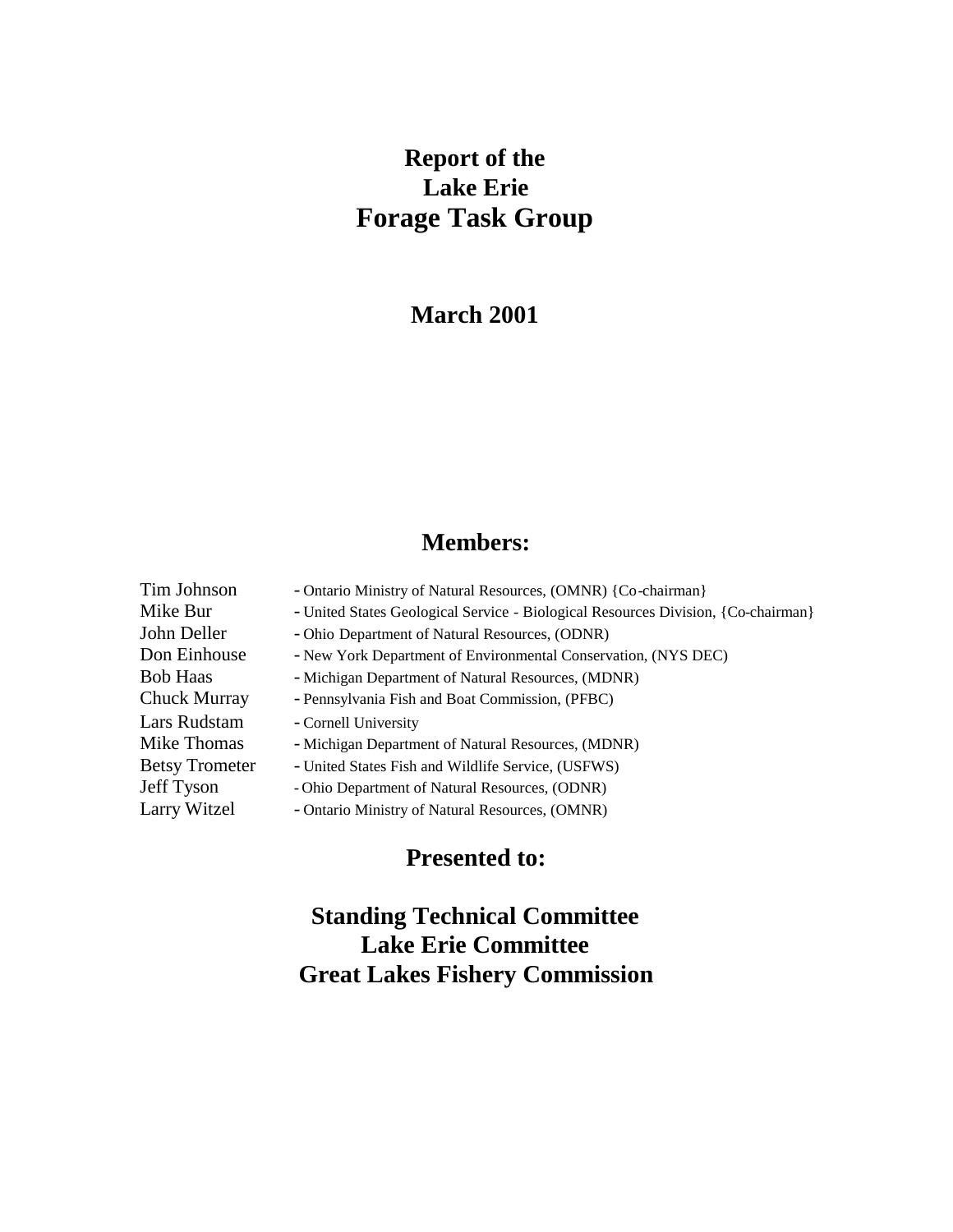## **1.0 Charges to the Forage Task Group in 2000-2001**

The Forage Task Group (FTG) addressed five major charges from the Lake Erie Committee (LEC) during the 2000-2001work year:

- 1) Continue to describe the status and trends of forage fish species and invertebrates in 2000 for each basin of Lake Erie (section **2.0**).
- 2) Continue the investigation and analyses regarding the utility of the interagency trawl assessment program (section **3.0**).
	- a) Support the use of SCANMAR equipment for interagency calibration of assessment trawl gear. Continue the development of an experimental design to facilitate forage assessment (section **3.1**).
	- b) Complete statistical evaluation of species CPE indices and effects upon sampling from physical and environmental features (section **3.2**).
	- c) Trawl Comparison Workshop, information on trawl calibration techniques and analysis. (section **3.3**).
- 3) Complete bioenergetics simulation to estimate consumption of smelt and other prey fish by predators in Lake Erie (section **4.0**).
- 4) Continue and expand the fisheries acoustics program to assess pelagic forage fish stocks in Lake Erie (section **5.0**).
	- a) Analysis of the eastern basin interagency hydroacoustic survey (section **5.1**).
	- b) Continue pilot survey investigations using Lake Erie acoustic system in the central basin of Lake Erie (section **5.2**).
- 5) Develop and implement an interagency lower-trophic level monitoring program that produces annual indices of trophic conditions that can be included with the Forage Task Group's annual description of forage status (section **6.0**).

The bracketed numbers printed above in bold face, indicate the subsection where progress on a particular charge is reported in this document.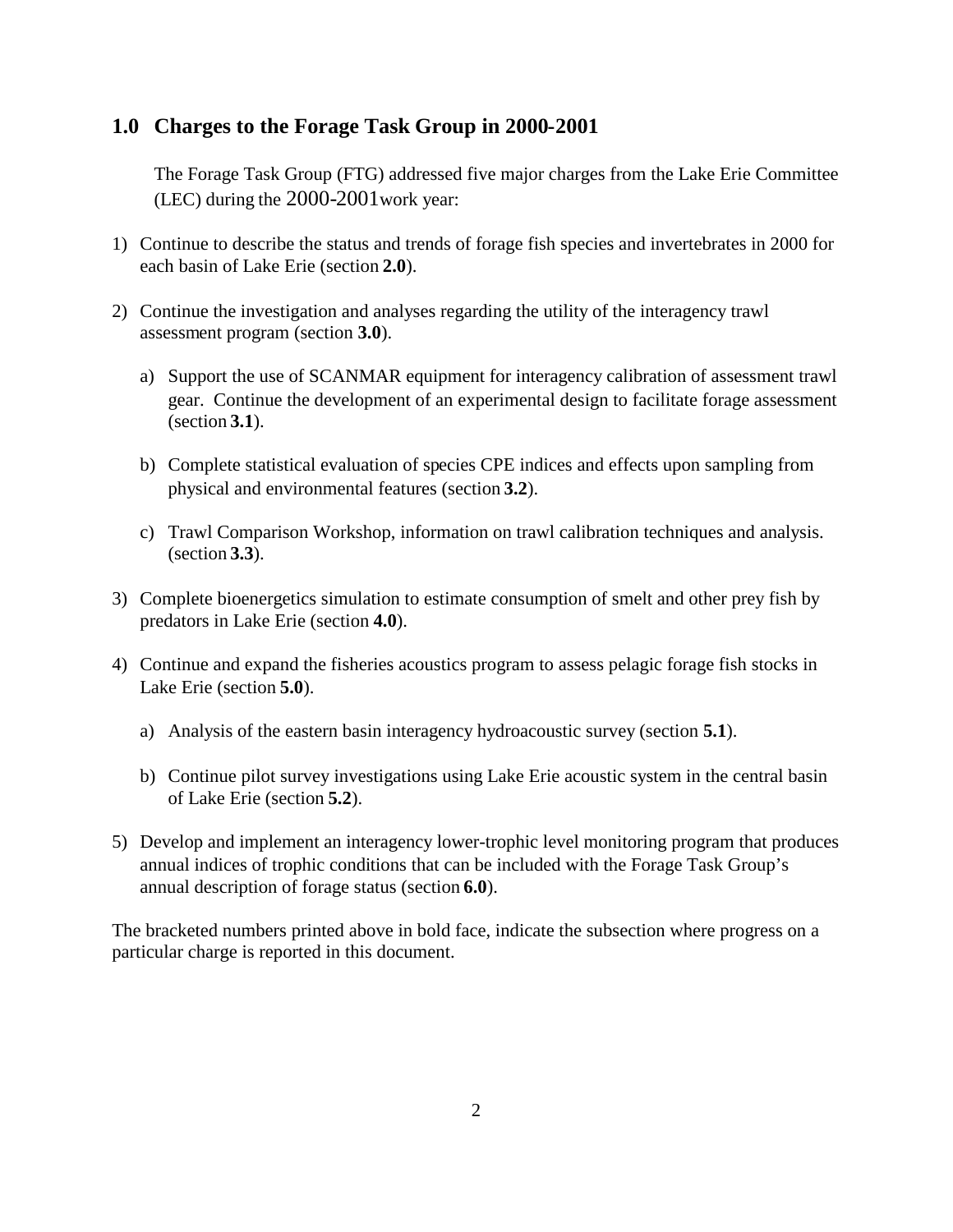# **2.0 Forage Task Group Bullet Statements**

**Eastern basin** (by L. Witzel, D. Einhouse, and C. Murray)

- Rainbow smelt, typically the most abundant forage species found in the offshore waters of eastern Lake Erie, was poorly represented in agency fall index trawl catches during 2000 (Table 2.1). OMNR, NYSDEC and PFBC trawl survey data indicate that young-of-year (YOY) smelt abundance increased in 2000, but remained well below long-term average abundance. Yearling-and-older (YAO) (predominately age-1) were exceptionally scarce throughout eastern Lake Erie during 2000, continuing a long-term pattern of alternate years of increased and decreased abundance. OMNR trawl indices indicate YAO abundance was the second lowest observed during the survey's 17-year history. An interagency summer hydroacoustic survey (see section 5.0) indicated that YAO smelt abundance in 2000 was about half the size (in number) as the 1999 estimate. Mean length of age-0 smelt increased in 2000 and Age 1 smelt were about the same size as in 1999 (Figure 2.1).
- The range and abundance of round goby continued to increase in eastern Lake Erie during 2000 (Table 2.1). This exotic species was well established in Pennsylvania's waters of eastern Lake Erie in 1998. By 1999, the round goby had become the most abundant species captured in index trawl gear in that part of the lake (PFBC) and was encountered for the first time in OMNR and NYSDEC index trawl surveys. During 2000 surveys, gobies were encountered at all locations where index trawling was conducted and in densities that represented a several fold increase from the previous year.
- Spottail and emerald shiners (all age groups) exhibited below average abundance in eastern Lake Erie during 2000.
- New York's YOY alewife index in 2000 was the second highest observed during nine years of survey data. Elsewhere in the east basin, the 2000 year class of alewife appeared to be much weaker. All agency surveys indicate poor recruitment of YOY gizzard shad during 2000.
- Trout-perch ranked second in abundance, after smelt, in NYSDEC trawl catches during 2000, but exhibited low abundance elsewhere in the east basin.
- Rainbow smelt continued as the most prominent component of the diet of walleyes sampled from New York's summer sport fishery. Round gobies were commonly observed in the diet of nearshore predators, particularly smallmouth bass (NYSDEC data).
- Age-1 walleyes, age-2 and age-3 smallmouth bass sampled during 2000 index netting surveys were among the largest observed in a 20-year time series.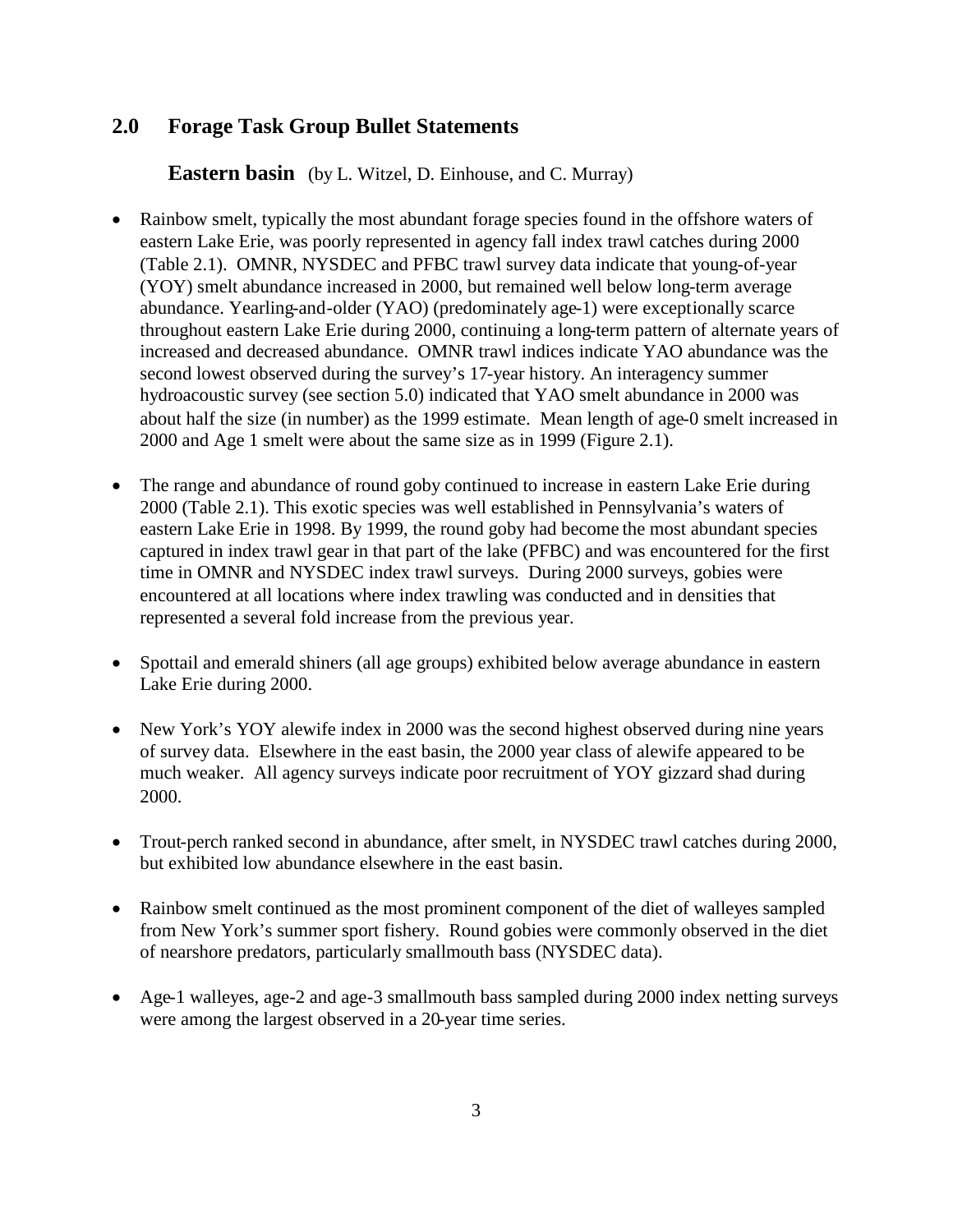### **Central Basin** (by J. Deller, T. Johnson, and C. Murray)

- In Ohio waters, overall forage abundance was down from the previous two years, while Pennsylvania forage indices were similar to 1999 (Table 2.2; 2.3). Young-of-the-year fish comprised the majority of the forage base in both Ohio and Pennsylvania in 2000. Young-ofthe-year smelt increased from 1999 in both states, however, there has been a general decreasing trend in smelt abundance since 1996. In Ohio, smelt, shiners and white perch had the highest abundance per hectare. There were large increases in clupeid and white perch indices relative to previous years. In 2000, the forage base in Ohio was dominated by pelagic species (emerald shiners, smelt, gizzard shad and alewife). In Pennsylvania, the forage base was dominated by benthic species (round goby). Young-of-the-year walleye and yellow perch declined in all areas of the central basin relative to 1999.
- Young-of-the-year round goby indices decreased from 1999 in both Ohio and Pennsylvania, while YAO round goby indices decreased in Ohio and increased in Pennsylvania relative to 1999. In the Ohio waters of the central basin, both YOY and YAO goby indices have been decreasing since 1998.
- Walleye diets in the fall have been primarily smelt, shiners, gizzard shad and round goby since 1997 (Figure 2.3). Walleye diet samples taken from Ontario partnership gillnets were similar with diets consisting of a mix of smelt, clupeids and shiners. Round goby were present, but were rarely a dominant diet item in Ontario samples. Yellow perch diets from the Ohio waters of the central basin were primarily *Bythotrephes cederstroemi* and round goby. White perch diets were mostly *B. cederstroemi*, *Daphnia* spp. and chironomids. Round goby were significant diet items in walleye, smallmouth, yellow perch, white bass, catfish and burbot diets (Figure 2.4).
- No trends in annual growth are evident for age-0 forage species in the central basin during the 1990's. However, since 1998 YOY yellow perch mean size has ranged from 85 to 89 mm. These are some of the largest sizes attained by YOY yellow perch in the 1990's.
- Lower trophic level sampling was conducted at four sites in the central basin. Two sites each are located off Wheatley, Ontario and Fairport Harbor, Ohio. Across the basin, total phosphorous and chlorophyll a levels increased from 1999, especially at the nearshore sites. Benthic samples from Ontario sites consisted of oligochaetes, chironomids and nematodes. There were no amphipods, bivalves or gastropods present in the samples. At this time, remaining zooplankton samples are being processed and data will be included in future reports as analyses are completed.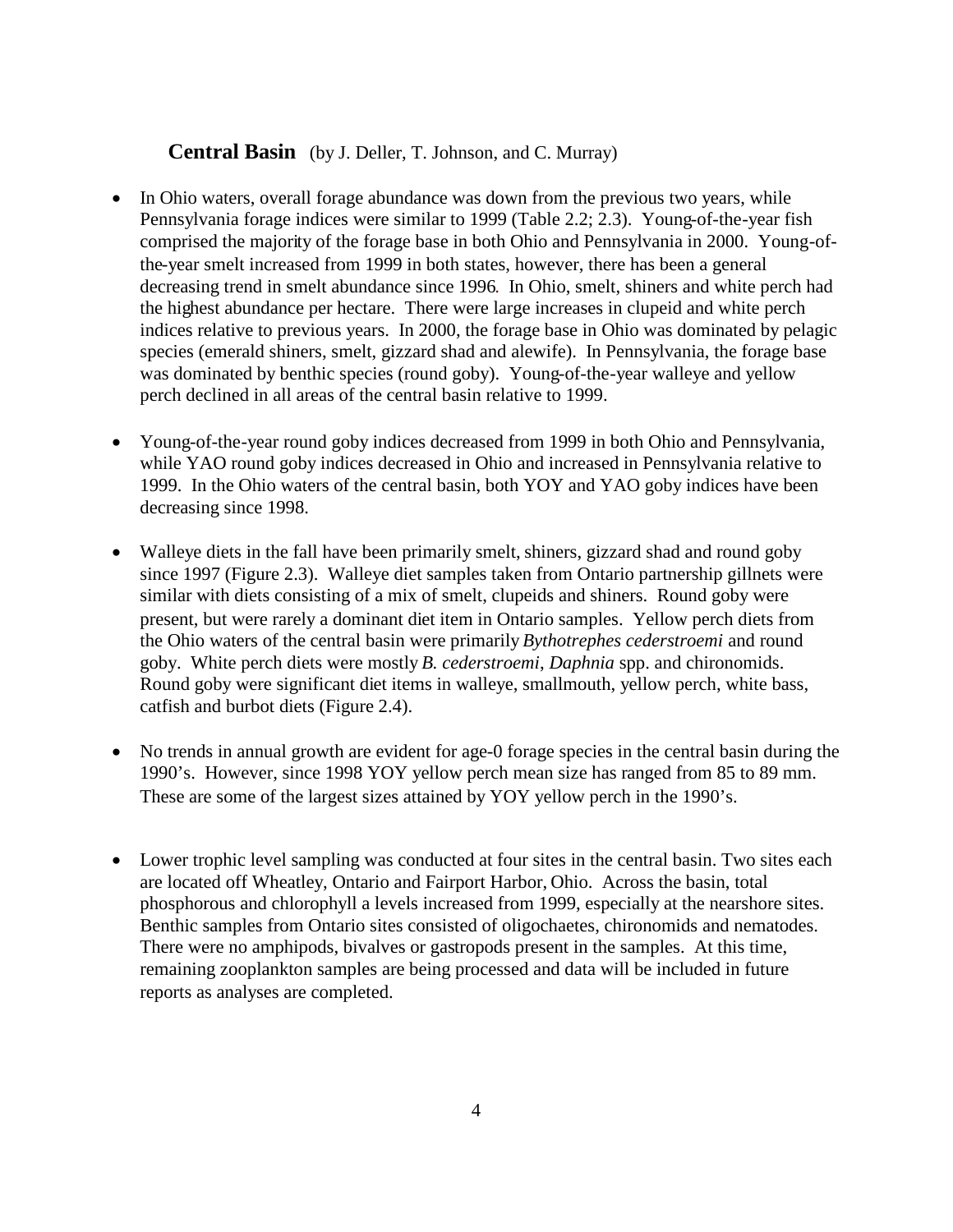### **Western Basin** (by T. Johnson, J. Tyson and M. Thomas)

- Overall, forage fish density was higher in 2000 (Figures 2.4; 2.5), driven primarily by alewife, age-0 gizzard shad and age-0 smelt. Little change was seen in biomass because of the poor growth of most species. Total forage abundance and biomass remains below the long-term average because of continued low white perch abundance. Both yellow perch and walleye produced poor year-classes in 2000.
- Mean length of age-0 walleye was above average in 2000, although this may be a function of their very low density. Length of age-0 perch declined in 2000 and remained below the longterm average.
- Round goby abundance remained the same or decreased slightly in 2000 (Figure 2.6). Intense predation on gobies by numerous fish species may limit their survival and abundance in the west basin.
- Round gobies were evident in the diets of all piscivorous fishes examined in 2000, although their importance varied with species. Walleye diets remained dominated by alewife and gizzard shad, while yellow perch diets contained high fractions of *Hexagenia* (Figure 2.7). Demersal fish (catfish, smallmouth bass) showed a stronger dependency on round gobies than pelagic species (walleye and white bass).
- Total phosphorus concentration was higher at most stations in 2000, especially the nearshore Ohio station where above average precipitation may have produced increased runoff. Chlorophyll *a* concentrations were slightly lower, a possible response to cooler temperatures and a poor light environment in 2000. Many parameters were more variable in 2000 than in 1999, a possible consequence of higher winds and precipitation. Preliminary zooplankton densities were similar to 1999, although zebra mussel veligers declined at offshore locations. Benthic samples were dominated by oligochaetes, chironomids and nematodes.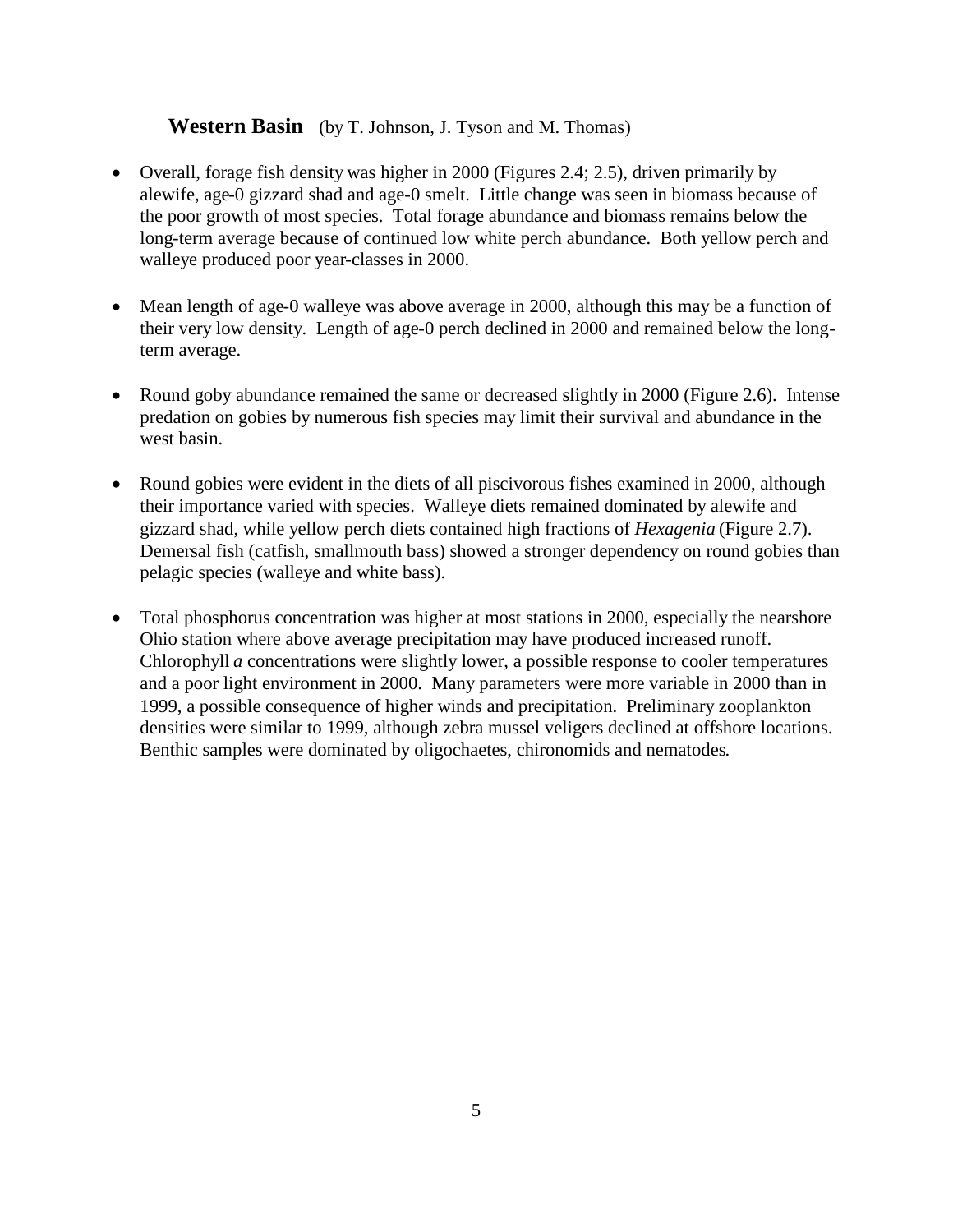## **Lake St. Clair** (by M. Thomas)

- Clupeid densities in 2000 were consistent with the previous three years. Alewife accounted for 77% of the clupeid abundance. Gizzard shad YOY in Lake St. Clair are restricted to the southeast area of the lake, near the mouth of the Thames River.
- Soft-rayed forage density remained much lower than that observed in 1996 and 1997, but about the same as in 1999. Mimic shiners accounted for 58% of the total soft-rayed abundance. Spottail shiner and trout-perch are the other primary components of the softrayed functional group.
- Round goby densities remained about the same in 2000, at a density of 100 fish per hectare, and tend to be highest in nearshore areas.
- Mean length of round gobies collected from Lake St. Clair in Sept. 2000 was 83mm. Round gobies exceeding 120 mm are uncommon in Lake St. Clair. This truncated length distribution may be the result of heavy predation pressure in Lake St. Clair, where predator densities are high. Round gobies have been observed in the diet of yellow perch, walleye, smallmouth bass, channel catfish, and mudpuppies from Lake St. Clair.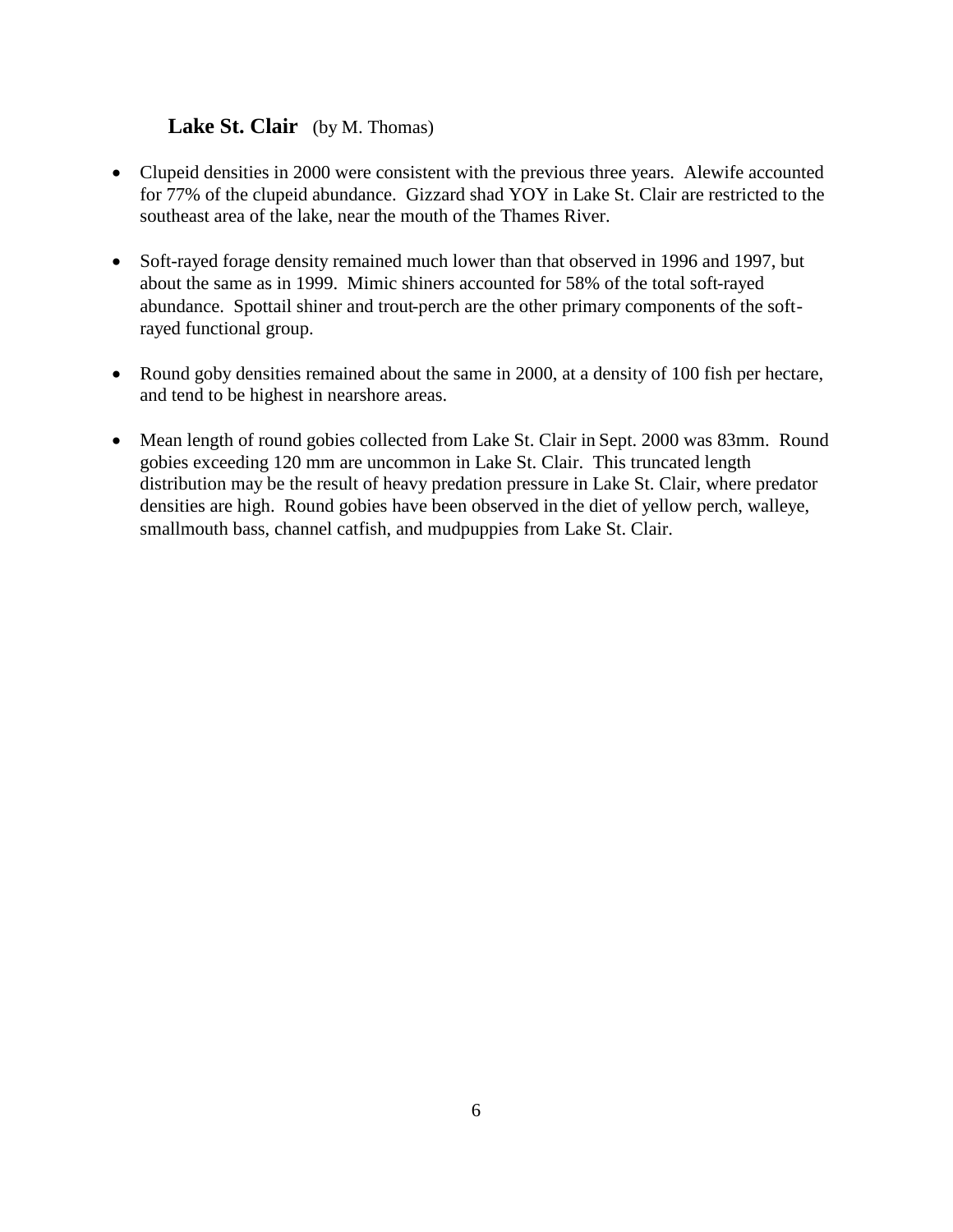### **3.0 Interagency Trawling Program**

An ad-hoc Interagency Index Trawl Group (ITG) was formed in 1992 to first view the interagency index trawl program in western Lake Erie and recommend standardized trawling methods for assessing fish community indices; and second, to lead the agencies in calibration of index trawling gear using SCANMAR acoustical instrumentation. Before dissolving in March 1993, the ITG recommended the Forage Task Group (FTG) continue the work on interagency trawling issues. Progress on these charges is reported below.

### **3.1 Trawl Calibration** (M. Bur)

Use of the SCANMAR acoustical equipment has assisted the Lake Erie management agencies in standardizing their prey fish reporting format (#/ha) by evaluating the actual fishing dimensions of all agency trawl gear. The Great Lakes Science Center (USGS-BRD) has made the SCANMAR equipment available to the Lake Erie agencies at no cost. In 2000, the USGS had the entire system re-calibrated and invested additional monies in storage containers to ensure the equipment is not damaged during transport around the Great Lakes. In 2001, Ohio is planning to use the SCANMAR equipment to measure trawl configuration aboard the new RV Explorer. If demand for this gear increases, it may be more advantageous for the Lake Erie agencies to purchase similar equipment in the future.

#### **3.2 Summary of Species CPUE Statistics**

(by T. Johnson, J. Tyson, and M. Thomas)

Interagency trawling has been conducted in Ontario, Ohio and Michigan waters of the western basin of Lake Erie in August of each year since 1987. This interagency trawling program was developed to measure basin-wide recruitment of percids. More recently, the interpretation has been expanded to provide basin-wide community abundance indices, including forage fish abundance and growth. Information collected during the surveys includes length and abundance data on all species collected. A total of 62-90 standardized tows conforming to a depth-stratified (0-6m and >6m) random design are conducted annually by OMNR and ODNR throughout the western basin; results of 62 trawls were used in the analyses in 2000 (Figure 3.1).

In 1992, the ITG recommended that the FTG review it's interagency trawling program and develop standardized methods for measuring and reporting basin-wide community indices. Historically, indices from bottom trawls had been reported as relative abundances, precluding the pooling of data between agencies. In 1992, in response to the ITG recommendation, the FTG began the standardization and calibration of trawling procedures between agencies so that the indices could be combined and quantitatively analyzed across jurisdictional boundaries. SCANMAR was employed by most Lake Erie agencies in 1992, by OMNR and ODNR in 1995, and by ODNR alone in 1997 to calculate actual fishing dimensions of the bottom trawls. In the western basin, net dimensions from the 1995 SCANMAR exercise are used for the OMNR vessel, while the 1997 results are applied to the ODNR vessel.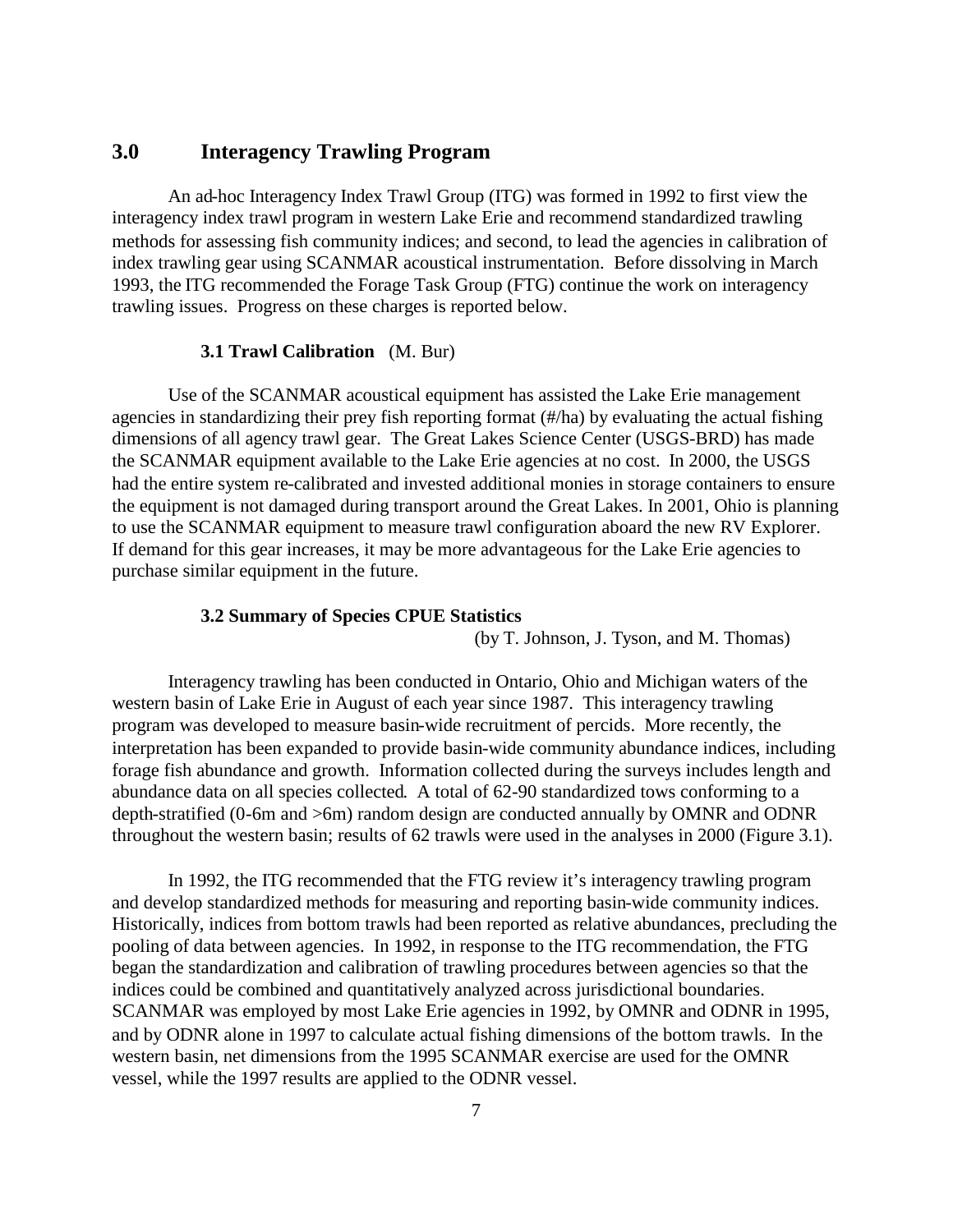The FTG recognizes the increasing interest in using information from this bottom trawling program to express abundance and distribution of the entire prey fish community of the western basin. Preliminary survey work by OMNR in 1999 demonstrated the potential to underestimate the abundance of pelagic fishes (principally clupeids and cyprinids) when relying solely on bottom trawls. Therefore, as part of the joint trawling exercises described in the *Trawl Comparison Workshop* section, OMNR and ODNR plan to incorporate mid-water trawls and hydroacoustics to estimate the abundance of all available fish species. These exercises are not intended to replace the bottom trawling program but rather estimate the biases in our current approach and explore alternative techniques that may supplement our current long-term program. To this end, the FTG will continue to explore the use of hydroacoustic techniques in the central and western basin of Lake Erie, recognizing the strength of this tool for pelagic fish assessment. However, the shallow depths and complex bathymetry of the western basin provide challenges to implementing a hydroacoustic program in this basin, such that other pelagic sampling techniques may be explored. Both OMNR and ODNR are committed to completing the needed standardization and comparison exercises outlined above and in the *Trawl Comparison Workshop* section.

Presently, the FTG estimates basin-wide abundance of forage fish in the western basin using information from SCANMAR trials, total trawling distance, and catches from the August interagency trawling. Species-specific abundance estimates  $(\frac{\#}{\text{ha}} \text{ or } \frac{\#}{\text{m}^3})$  are combined with length-weight data to generate a species-specific biomass estimate for each tow. Volumetric estimates of abundance and biomass are extrapolated by depth strata (0-6m, >6m) to the entire western basin to obtain an absolute estimate of forage fish abundance and biomass for each species. For reporting purposes, species have been pooled into three functional groups: clupeids (age-0 gizzard shad and alewife), soft-rayed fish (rainbow smelt, emerald and spottail shiners, other cyprinids, silver chub, trout-perch, and round gobies), and spiny-rayed fish (age-0 for each of white perch, white bass, yellow perch, walleye and freshwater drum). However, basin-wide absolute estimates must be viewed with respect to gear biases stated above.

Total forage abundance and biomass increased in the western basin in 2000, relative to 1999. Clupeids were the dominant prey group collected in 2000 bottom trawls, followed by spiny-rayed then soft-rayed fishes (Figure 3.2 to 3.4). The large increase in clupeid abundance in Ohio relative to Ontario is most likely an artifact of extrapolation. Ohio samples are more evenly distributed between depth strata, whereas Ontario did not sample any stations in the 0-6m strata in 2000 owing to low water levels. Smaller size of many spiny-rayed fishes led to a net reduction in their biomass, while changes in the other functional groups were in proportion to changes in abundance (Figure 3.5 to 3.7). Walleye and yellow perch year-classes were well below average, while gizzard shad and white perch both experienced large increases in age-0 production.

Spatial maps of forage distribution were constructed using site-specific catches (#/ha) of the functional groups. Abundance contours were generated using inverse distance to power contouring techniques to interpolate abundance between trawl locations. Abundance of clupeids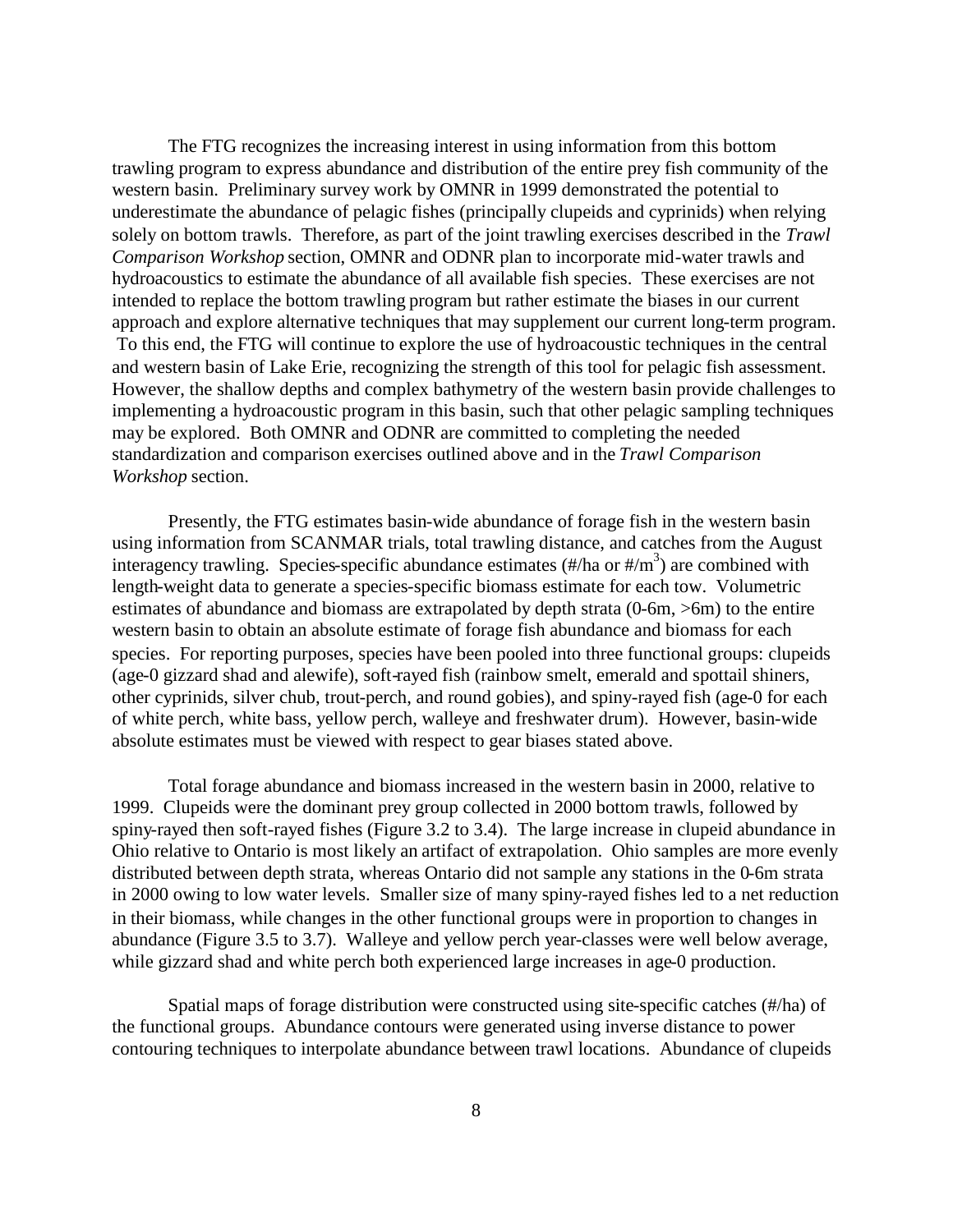was highest in the north central portion of the basin, a pattern seen in previous years (Figure 3.8a). Very high abundance of gizzard shad occurred offshore from Cedar Creek, Ontario. Softrayed fish (predominantly age-0 rainbow smelt) were most abundant off Sandusky Bay, and in the northwest portion of the basin (predominantly trout-perch) (Figure 3.8b). This pattern was quite different from that seen in 1999 when abundance was highest in the southwest region of the basin. Spiny-rayed abundance was dominated by age-0 white perch. Peak abundance was seen in the southeast and central portions of the basin (Figure 3.8c), a pattern similar to that seen in previous years. Total forage abundance averaged 4,000 fish/ha across the western basin, an increase from 1,500 fish/ha in 1999.

#### **3.3 Trawl Comparison Workshop** (by J. Tyson, T. Johnson and M. Thomas)

One of the strengths of the interagency reporting format is that the distribution and abundance of fishes can be represented across the entire basin, irrespective of jurisdictional boundaries that have no influence on fish behavior. However, differences in trawl design, vessel operation, sample processing and interpretation of data can confound the pooling of the data. The SCANMAR exercise has provided a means to calibrate each agency trawl to it's true fishing configuration (height and width of mouth opening); but does not address other potential differences between agency trawling programs. Therefore, in August 2000, the Forage Task Group, in conjunction with the Ohio Chapter of the American Fisheries Society, conducted a workshop to address trawl calibration techniques and analyses. Paul Von Szalay, an expert in trawl calibration from NOAA's Alaska Fisheries Science Center presented a two-day workshop entitled *Correcting for Fishing Power Differences Between Vessels.*

Initially, Paul addressed reasons for correcting for fishing power differences. The first reason for addressing correction factors was to remove bias in the catch-per-unit-effort data. Additionally, fishing power correction factors (FPCs) allow for comparison and integration of data sets collected by different vessels or through time periods where survey vessels or gear configurations change. Fishing power correction factors also allow for the generation of absolute abundance estimates among agencies. Paul then listed several options or strategies available to agencies in this situation and presented cost/benefits associated with each strategy.

Paul next discussed a method for determining whether to apply an FPC. He outlined a method using the mean squared error (MSE) of the mean catch-per-unit-effort as a decision rule. This decision rule was first proposed by Peter Munro (1998). One of the big tradeoffs inherent in applying a FPC is that you add variance to reduce the bias in the estimates. After application of a FPC you have two components of variance: sampling variance in observations, and variance due to uncertainty in the estimate of FPC. The decision rule for application of a FPC states that you apply the FPC only if the  $MSE[CPUE_{uncorrected}] > MSE[CPUE_{corrected}]$ . Paul then discussed how to generate the MSE decision curve (see Figure 3.9).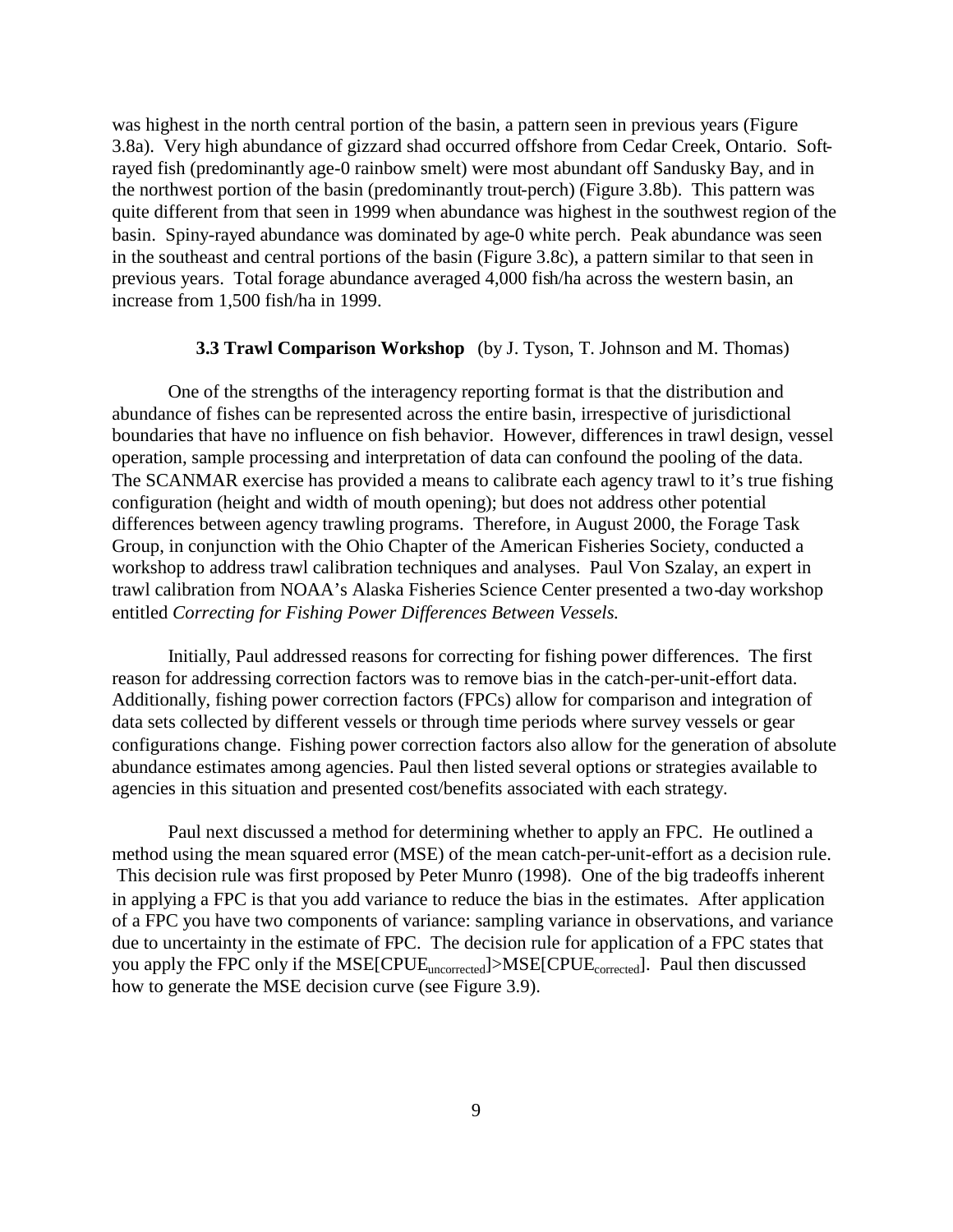

Figure 3.9 Decision curve for application of FPC. Plot is MSE of mean catch per unit effort against fishing power differences

Several methods for estimating Fishing Power Correction factors were discussed including the ratio of mean CPUEs, the Kappenman estimator, the mean of the CPUE ratios, and the multiplicative model. All of these estimators had advantages and disadvantages to their use.

The final part of the workshop was devoted to outlining a program for conducting fishing power correction experiments. The procedure involves:

- 1) Select a standard vessel to compare all others to
- 2) Standardize methodology (trawl configuration, vessel speed, physical environment, etc.) as much as possible
- 3) Randomize the relative position of the other vessels relative to the standard vessel
- 4) Begin trawling with the objective of collecting as many hauls as possible (typically >30) during the pilot study.
- 5) Generate the MSE decision curves for each species of interest based on the pilot data
	- a) Calculate "true" mean CPUE for the standard vessel and the associated standard deviation
	- b) Fit the CPUE data to an appropriate probability distribution function (i.e. derive the parameters of the function)
	- c) Impose different fishing power differences on the pilot data
- 6) Calculate the estimated fishing power correction from the pilot data using the estimator of choice
- 7) See where the estimated FPC value is relative to the non-correction zone
	- a) If FPC is within the non-correction zone, don't apply an FPC
	- b) If FPC is outside of the non-correction zone, is it feasible to apply the FPC?
- 8) Run a power analysis to estimate the required sample size to detect a difference in fishing power – i.e. required number of hauls for the FPC experiment
- 9) Run formal FPC experiment apply FPC to the non-standard vessels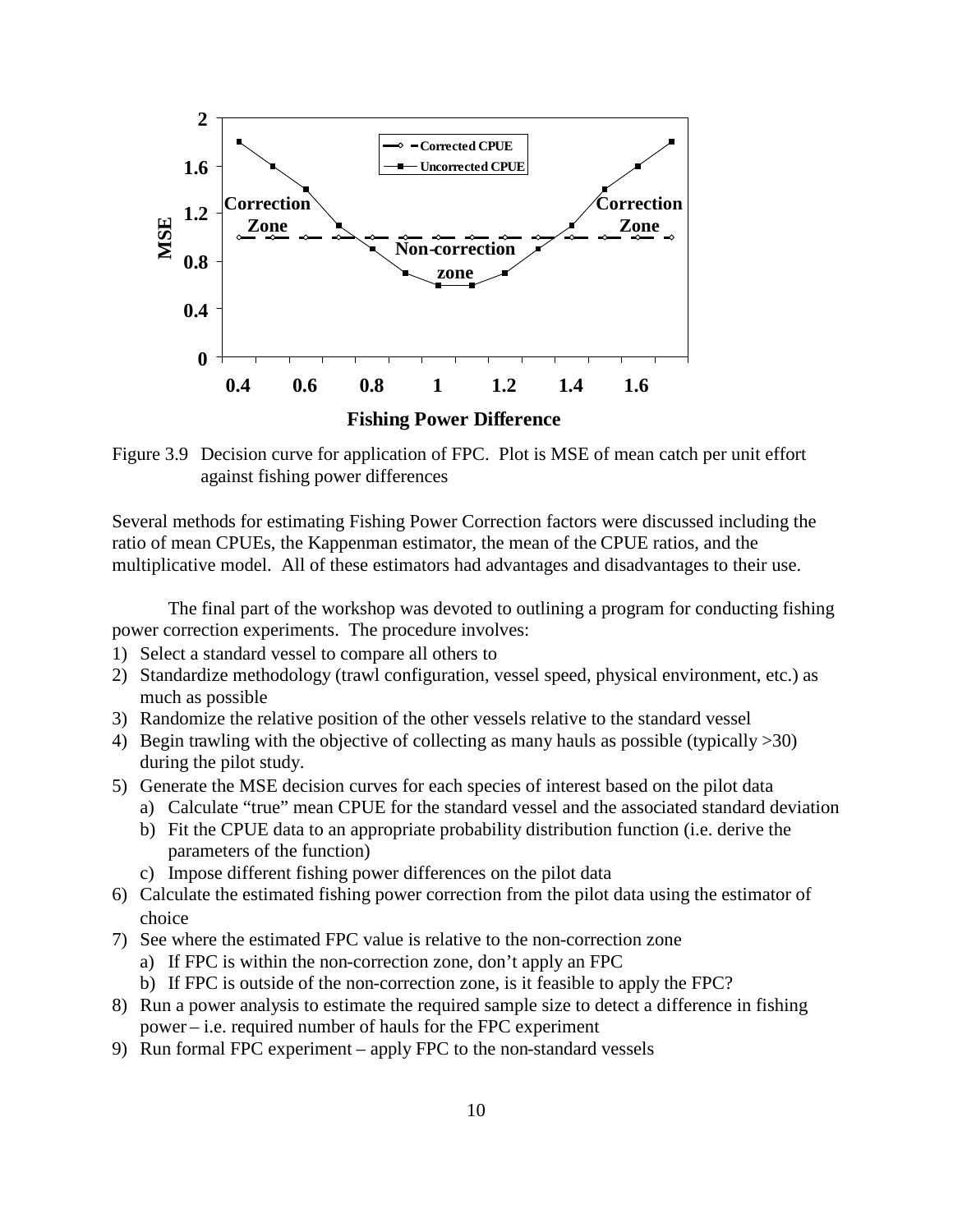Due to logistic constraints, the comparative trawling experiment was not completed in 2000 as scheduled. Therefore, comparative trawling has been tentatively rescheduled for the summer of 2001.

### *Literature Cited*

Munro, P.T. 1998. A decision rule based on the mean square error for correcting relative fishing power differences in trawl survey data. Fisheries Bulletin 96: 538-546.

## **4.0 Bioenergetics Modeling of Predator Consumption**

(by L. Witzel, T. Johnson, A. Cook and D. Einhouse)

In March 1996, the Lake Erie Forage Task Group was charged with measuring consumption of smelt and other prey fish by the major predators in Lake Erie. We expect to complete this charge during the year 2001-2002 work period using revised estimates of walleye abundance that resulted from a recent review of walleye population estimation techniques.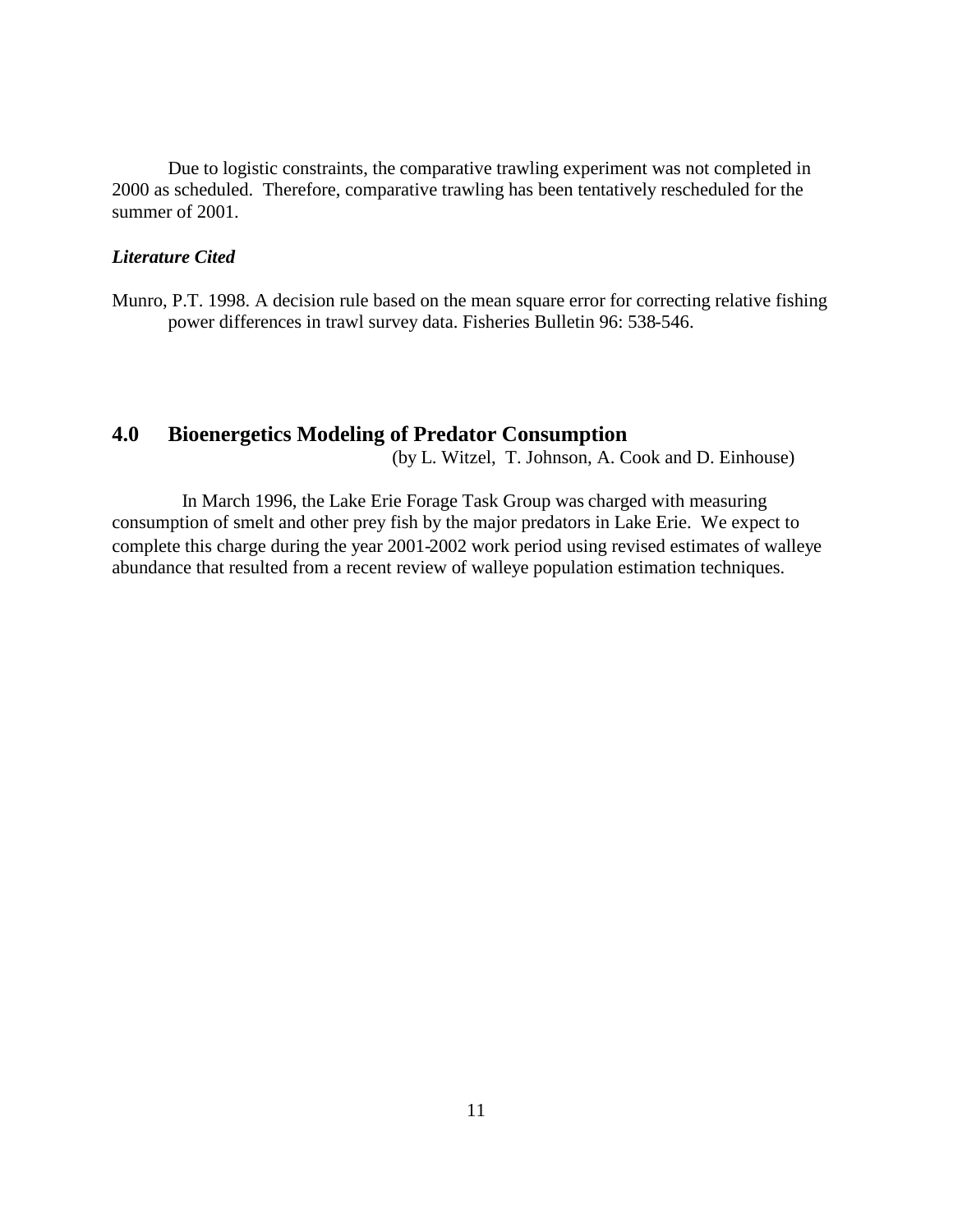### **5.0 Acoustic Survey Program**

(by D. Einhouse, L. Witzel, C. Murray and L. Rudstam)

### *Introduction*

Since 1993, the Forage Task Group has used a fisheries acoustic system as an additional tool to assess forage fish stocks in eastern Lake Erie. These fisheries acoustic surveys have been conducted annually from 1993 to 2000. The 1993 to 1996 surveys were principally summertime efforts using the New York State Department of Environmental Conservation's 70-kHz single beam echosounder (Simrad EY-M, 7024 transducer). Since 1996, acoustic survey efforts have used a modern 120-kHz split-beam system (Simrad EY-500) that was jointly purchased by the Lake Erie Committee member agencies and the Great Lakes Fishery Commission. The 1998 and 1999 survey used this split-beam system for the ongoing July survey, as well as, basin wide surveys in spring (June) and fall (October) in the eastern basin. In 2000, only the long term July acoustic survey was continued to monitor pelagic forage fish density and distribution in eastern Lake Erie. Only the ongoing July acoustic survey results are presented in this report as the longterm abundance index for eastern basin pelagic forage fish that has been underway since 1993. The 2000 data collection was coordinated among three agencies (NY, ONT, and PA), with three research vessels (Argo, Erie Explorer, and Perca) participating in various aspects of the data collection and calibration.

#### **5.1 Eastern Basin Acoustic Survey**

(by D. Einhouse, L. Witzel, C. Murray and L. Rudstam)

### *Methods*

The 120 kHz split beam echo sounder was calibrated at the beginning of the July 2000 eastern basin survey. Acoustic signals were processed/analyzed using the EY500/EP500 analysis software (version 5.3, Simrad 1996). This software calculates total volume back scattering strength and single fish target strength (TS) simultaneously by applying 20 and 40 log R TVG functions. Fish densities within -3 dB TS bins were calculated by apportioning the volume back scattering strength to the proportion of single fish echos within each target strength bin. The lower threshold for volume back scattering and the single fish target strength threshold was set to -64 dB. From these split beam data, we selected a subset TS range of -55 dB to -43 dB as an index of (YAO) pelagic forage fish  $(\sim) 50$  mm). We believe this acoustic size range is also comparable to a length range for adult-sized forage fish, fully vulnerable to agency trawling programs during summer. We used a -56 dB to -44 dB TS range from the earlier (1994-96) single beam surveys for contrasting pelagic forage fish abundance across a 6-year time series. Rudstam et al. (1999) found the Simrad EY-M single beam system used prior to 1997 produced similar, but not identical results, in describing target strength and fish density relative to the modern split beam acoustic systems. Although Rudstam et al. (1999) suggested single beam density estimates are 85 to 95% lower than those produced from split beam systems, we have not yet applied any scaling factor for comparing 1993-96 single beam and 1997-2000 split beam results.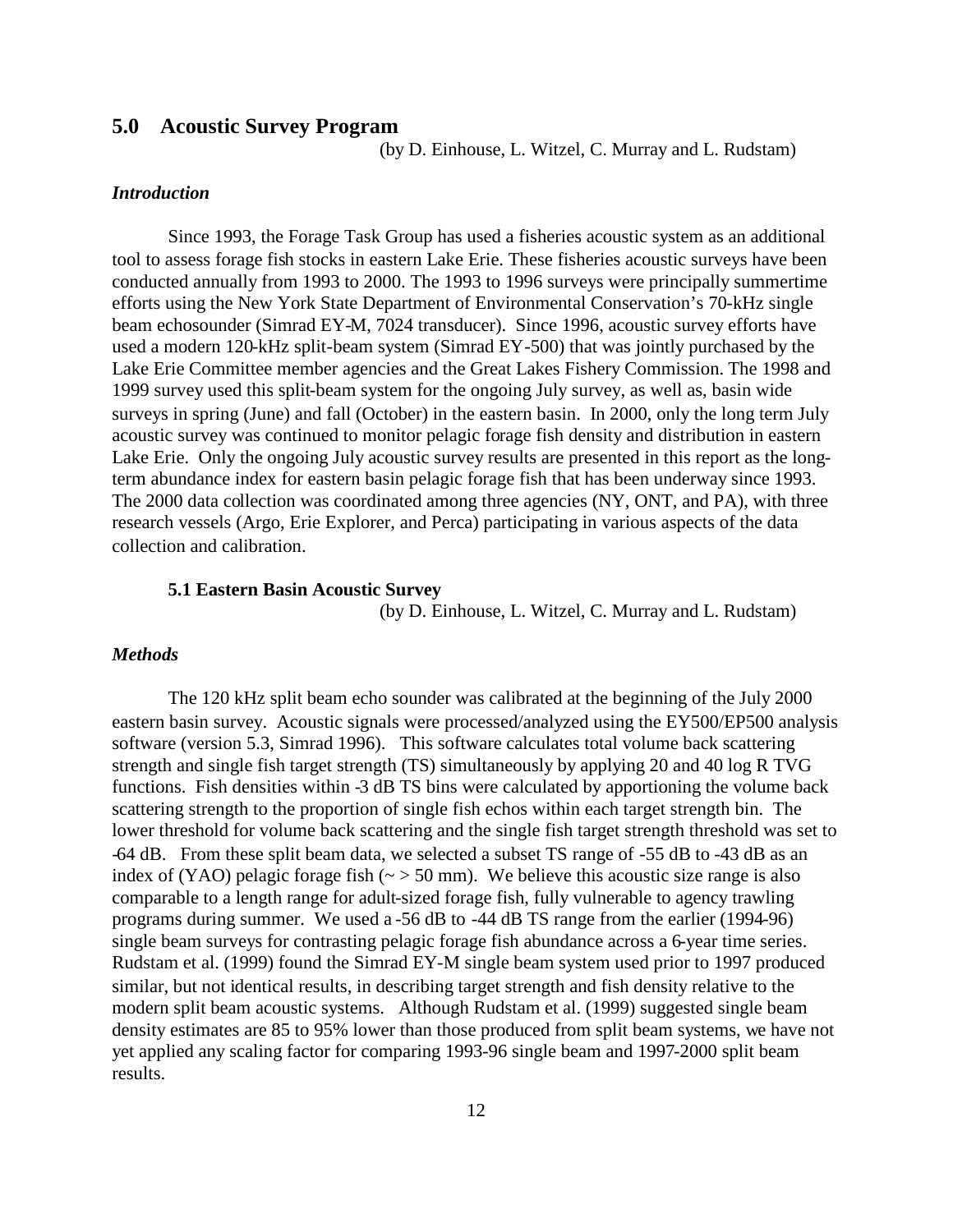Data acquisition throughout the July 2000 effort occurred at night with vessel speeds between 5.0 and 6.0 knots with a transducer affixed to the hull of the acoustic survey vessel (*RV Erie Explorer*). Acoustic data were stratified vertically by thermal layer (epilimnion, thermocline, hypolimnion), and horizontally by the area encompassed within three depth contours (15 -25 m, 25 -35 m, and >35 m). In the early years of this survey, thermal strata were identified by a temperature profile sampled approximately in the middle of each transect. However, over time it became apparent that a characteristic dense band of fish accompanied by TS distributions changing from predominately smaller to larger targets was a reliable indicator of the thermocline layer. Therefore, in surveys since 1997 we used these indirect thermocline indicators as the primary criteria for defining thermal strata. In 2000, the water column examined within these eastern basin strata began from 3.0-m below the surface to exclude surface noise, to a backstep of 1-m above the detected bottom.

A mid-water trawl survey was conducted concurrent to the acoustic sampling in eastern Lake Erie. In 2000, the trawling was conducted aboard the *RV Argo* using a mid-water trawl with fishing dimensions of 36 m<sup>2</sup>. The 2000 mid-water trawl survey was expanded spatially and in number of sites sampled relative to past mid-water trawl surveys. The mid-water trawling effort in ensuing years is expected to remain similar to the expanded effort in 2000. All trawl samples were counted by species and sub-samples of each collection were measured for total length.

### *Results and Discussion*

The July 2000 acoustic survey suggested a pattern of YAO pelagic fish abundance similar to previous efforts. The pattern from previous years' collections reliably found pelagic fish densities concentrated near the thermocline, particularly in locations where the thermocline was in close proximity to the bottom. The lowest YAO pelagic fish densities most often occurred centrally over the deepest portion of the eastern basin in surveys. This characteristic pattern of pelagic fish abundance continued during the 2000 survey (Figure 5.1.1).

Accompanying nighttime, mid-water trawl samples have been collected annually during this acoustic survey. For most of this time series, the companion trawling effort has been very limited for each individual survey. However, the 2000 survey was accompanied by expanded trawl collections and corroborated the earlier limited efforts since 1993. Mid-water trawl collections consistently describe the species composition of this pelagic fish community as dominated by rainbow smelt (Table 5.1.1). During 2000, the collections made in the metalimnion and hypolimnion contained over 99 % rainbow smelt.

The trawling and acoustic efforts together describe this smelt resource as consisting of two abundant groups (age-0 and age-1+) that vertically separate in the water column due to differing thermal preferences during summer stratification. As such, we ascribe thermocline and hypolimnion densities within the -55 to -43 dB range as our approximation of YAO smelt abundance. This definition of YAO rainbow smelt suggests 2000 abundance was considerably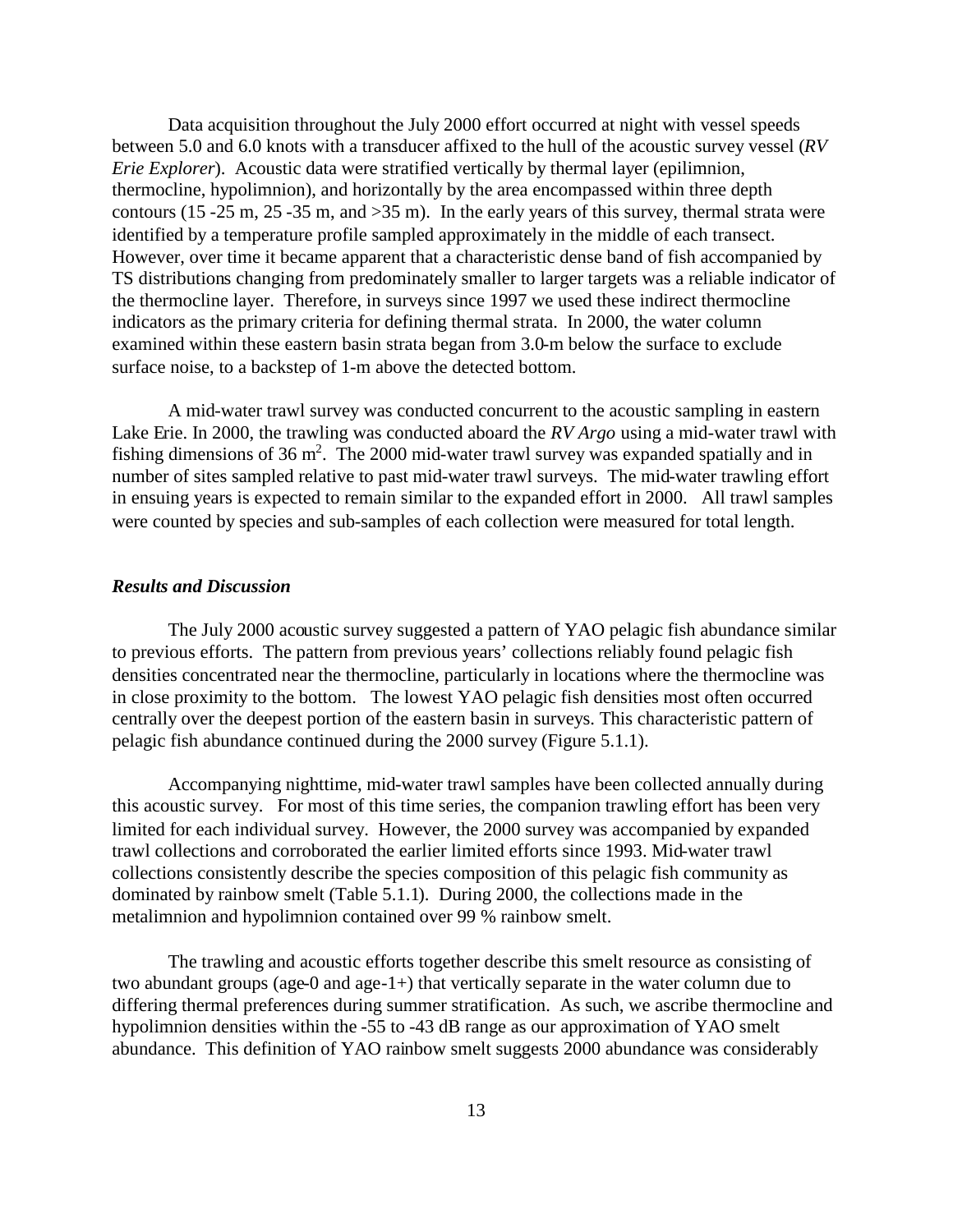lower than 1999. Furthermore, a characteristic alternate year high and low abundance pattern since 1995 is apparent in YAO rainbow smelt abundance through our brief time series (Figure 5.1.2). During the 2000 acoustic survey, the majority of eastern basin rainbow smelt were found in the stratum between 35 and 65 m (Table 5.1.2).

A more thorough examination of smelt abundance and distribution from 8 years of acoustic survey work is planned to quantify absolute biomass and production in eastern Lake Erie. This effort will include supplemental data collected in 1998 and 1999 that is not included in this report. Expanded acoustic survey efforts in 1998 and 1999 provided an opportunity to conduct fixed station acoustic sampling and more closely examine target strength patterns of smelt cohorts. The supplemental surveys were also distributed throughout the field season providing spring, summer and fall snapshots of changes in biomass and distribution. This information is expected to be particularly useful for understanding predator demand over the time series (see Bioenergetics Charge). In 2001 and 2002, the Forage Task Group is anticipating continued support from research efforts directed at understanding acoustic target strength patterns of rainbow smelt.

#### **5.2 Central Basin Acoustic Survey** (by L. Witzel and T. Johnson)

An acoustic survey of Lake Erie's central basin was conducted by OMNR during September 2000. Three across basin transects totaling 244 km in distance were planned, but foul weather restricted the survey to a single night's effort. Approximately 75 km of acoustic data without concurrent mid-water trawl data were collected along a transect running from Erieau, Ontario to the East Side of Cleveland, Ohio. The water column at the time of the survey (September 18-19) was largely isothermal at 19 C. Results of the 2000 weather-reduced survey were not available for this report. An acoustic survey of Central Lake Erie is planned for the year 2001.

#### *Acknowledgments*

The FTG is grateful to OMNR research vessel captain Gordon Ives, OMNR biologist Becky Sherman, PFBC research vessel captain Paul Atkinson, and NYS DEC staff, Douglas Zeller (research vessel captain), Richard Zimar, and Brian Beckwith (fish and wildlife technicians) for their annual contributions in support of the eastern basin acoustic survey.

#### *Literature Cited*

Rudstam, L.G., S. Hansson, T. Lindem, and D.W. Einhouse. 1999. Comparison of target strength distributions and fish densities obtained with split and single beam echo sounders. Fisheries Research 42:207-214.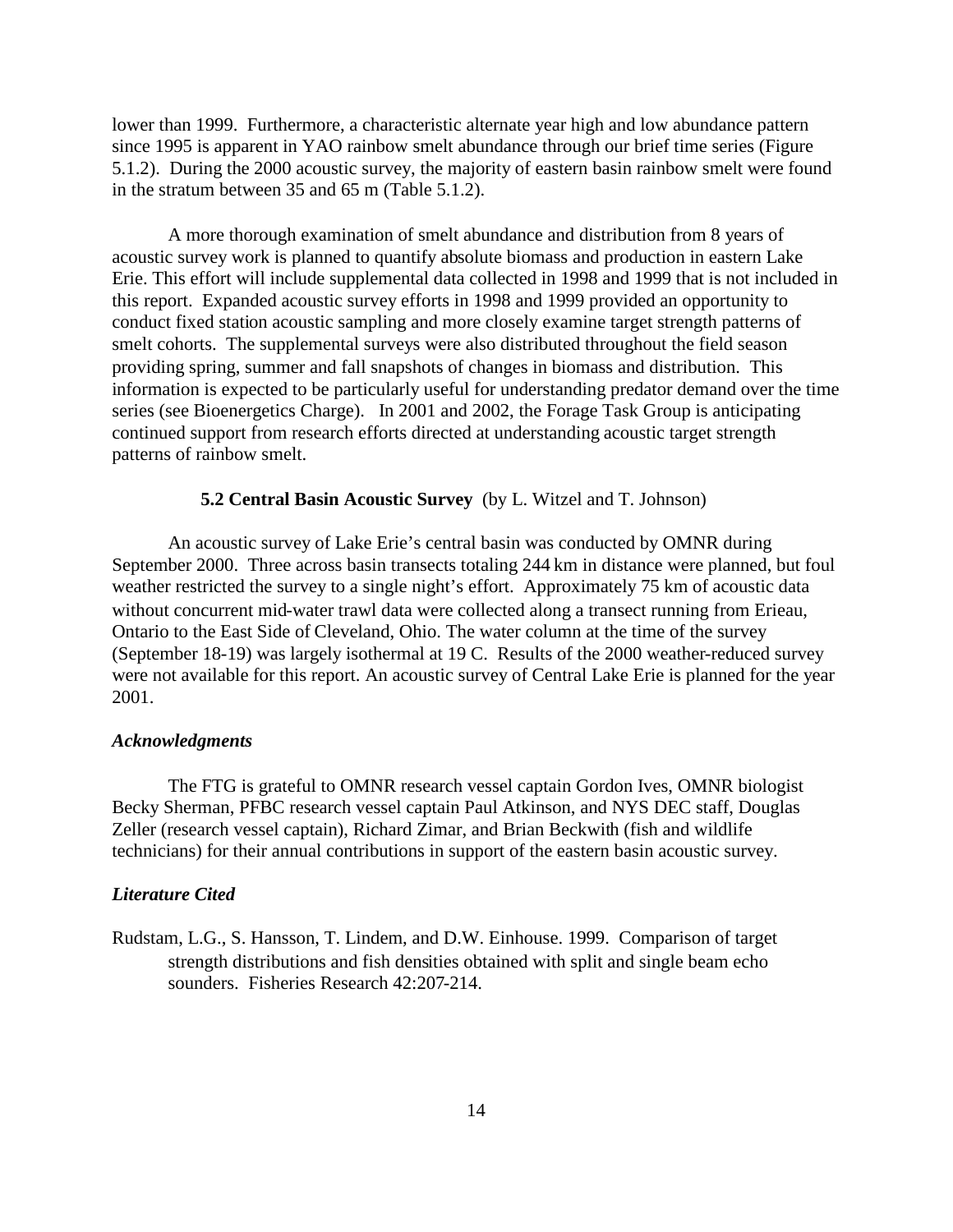### **6.0 Interagency Lower Trophic Level Monitoring Program**

(by B. Trometer and T. Johnson)

### *Introduction and Methods*

In 1999, the FTG agencies initiated the first year of the Lower Trophic Level Assessment program (LTLA) within Lake Erie and Lake St. Clair (Figure 6.1). Nine key variables, identified by a panel of experts, were measured to characterize the state of the ecosystem. These variables included profiles of temperature, dissolved oxygen and light (PAR), water transparency (Secchi), nutrients (total phosphorus), chlorophyll *a*, phytoplankton, zooplankton, and benthos. The protocol called for each station to be visited every two weeks from May through September, totaling 12 sampling periods, with benthos collected on two dates, once in the spring and once in the fall. In 1999, collections were made at 18 of the 20 stations from 2 to 14 times. In 2000, collections were made at all 20 stations from 3 to 14 times. Sampling generally occurred on the beginning of the first week of the sampling period, but sometimes occurred in the second week.

### *Results for 2000*

Water temperature profiles indicate that western basin was isothermal all year. Offshore stations in the central basin were stratified from approximately June 26 through September 18. Deep stations in the eastern basin were stratified from approximately June 20 through end of September. At each station bottom dissolved oxygen (DO) was highest in May, declined through the summer, and started to recover in September after fall turnover (Figure 6.2). Bottom DO was very low in the central basin, especially at station 10 where measurements under 5 mg/L were recorded for 4 out of 9 dates.

A gradient in water transparency existed from west to east (Figure 6.3). Secchi depths were shallowest in the western basin, ranging from 0.2 and 4.0 meters, increased to 0.5 and 9.1 m in the central basin, and 1.8 and 11.8 m in the eastern basin. Lake St. Clair Secchi depths were similar to western basin Secchi depths ranging from 0.6 to 4.3 m. Light extinction was only measured at 2 stations in the western basin and 2 stations in the central basin. The light extinction coefficient was generally higher in the western basin and peaked during fall mixing. In the central basin, the light extinction coefficient remained relatively constant throughout the sampling period.

A west to east gradient also existed for total phosphorus and chlorophyll *a* concentrations (Figures 6.4; 6.5). Concentrations of both total phosphorus and chlorophyll *a* were generally lowest in the eastern basin and highest in the western basin. Chlorophyll *a* concentrations were more variable in the western and central basins than in the eastern basin. Phytoplankton samples were collected and archived for all stations.

Zooplankton and benthic samples were collected, but have not been processed at this time. Information on those samples will be presented in this report when all the data is available.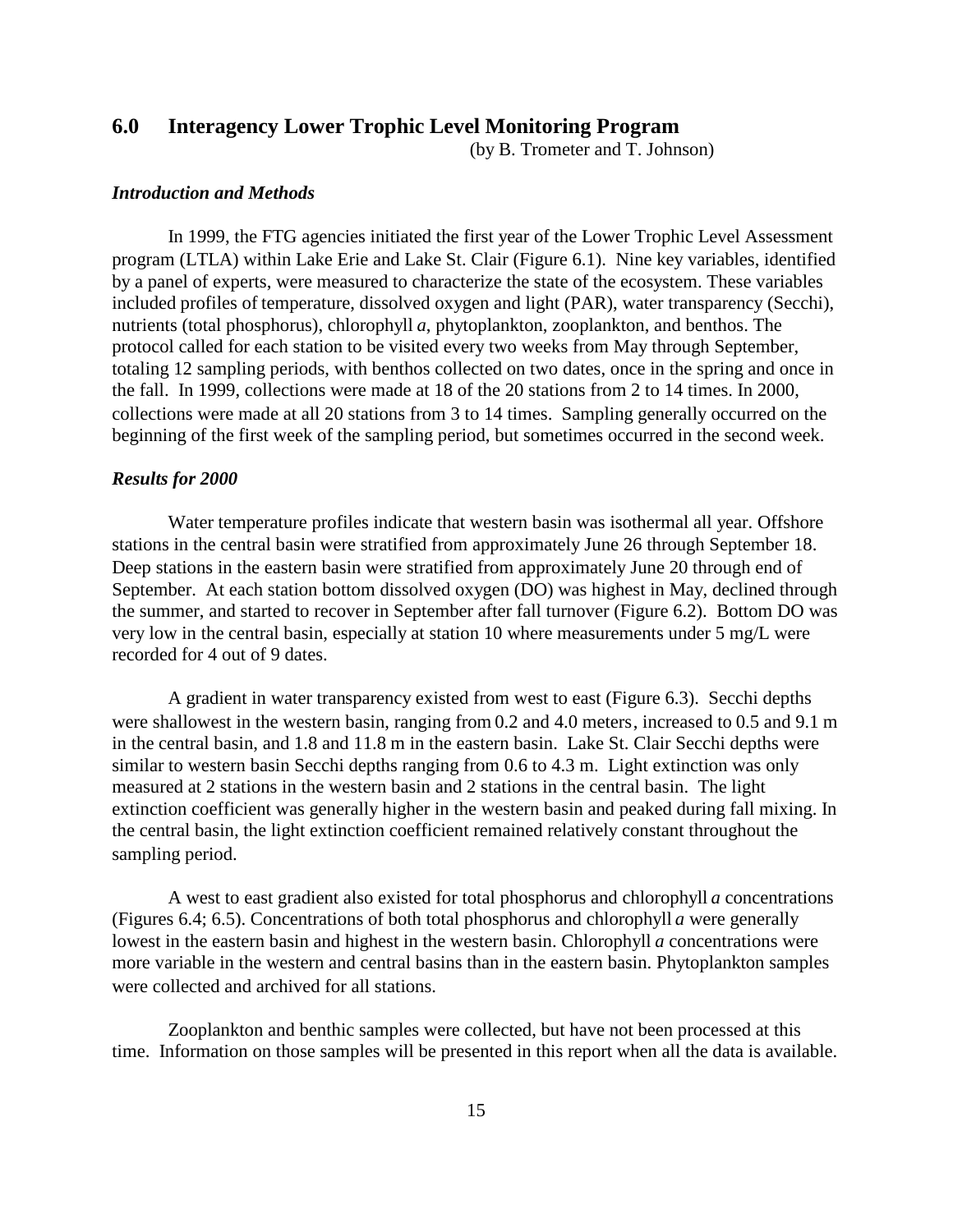## **7.0 Lakewide Round Goby Distribution** (by B. Haas and J. Tyson)

Round goby (*Neogobius melanostomus*), first discovered in St. Clair River in 1990, became established in the central basin of Lake Erie in 1994. Because of the prolific nature of this exotic species, as well as the potential trophic and competitive impacts of the round goby, the Forage Task Group constructed distribution maps of round gobies based upon agency bottom trawling data (Figure 7.1). Round goby abundance data (#/hectare) were obtained from OMNR, ODNR, PFBC, and NYSDEC bottom trawl surveys conducted from August-October of each year. A total of 1902 trawls were included in the analysis, with 186-375 sites being sampled per year across the lake. A large area in the northern half of the central basin was not sampled with bottom trawls, therefore this area was blanked out. Grid contours of goby density were generated using kriging techniques with a 300 X 300 grid density.

Round gobies were first observed at relatively low densities in the central basin of Lake Erie in 1994. However, within two years, the round goby population had increased by two orders of magnitude. Concurrent with the increases in abundance, there was also an east and westward expansion, such that the majority of the central basin had established populations of round gobies by 1996. By 1997 and 1998, round gobies were becoming well established in the western basin and western portions of the eastern basin. By 1999, with the expansion of the round goby into Long Point Bay and New York waters, all agency bottom trawl surveys had recorded round gobies.

In 1999, round goby abundance appeared to be higher in the central basin relative to other areas of Lake Erie. Round gobies comprised 10% and 95% of the total catch in Ohio and Pennsylvania bottom trawls in the central basin, respectively. Densities of round gobies ranged from 0-8000 gobies per hectare. However, bottom trawls most likely underestimate true round goby abundance because of the gobies' preference for rocky habitat that is difficult to sample. The peak abundance of round gobies in the western basin in 1999 demonstrates this. This peak was generated from a single trawl that was torn, while trawling on rocky substrate. Therefore, these site-specific density estimates should be treated as minimum estimates. Basin-wide goby abundance, however, is likely higher in the central basin due to the much higher percentage of rocky substrate in the central basin, relative to the western basin. Eastern basin abundance estimates may rival those of the central basin in the future, due to an abundance of rocky substrate and *Driessena.*

In 2000, round goby are well established in all areas of the lake that are currently being sampled. Goby populations continued to increase their range and abundance in the eastern basin of Lake Erie. In areas other than the eastern basin, goby abundances have remained the same or decreased relative to 1999. Declines are particularly noticeable in the central basin where they were originally established in 1994. In these areas, goby abundances have declined from a peak of 429/ha in 1998 to 162/ha in 2000. These declines may be due in part to increased predation by piscivores.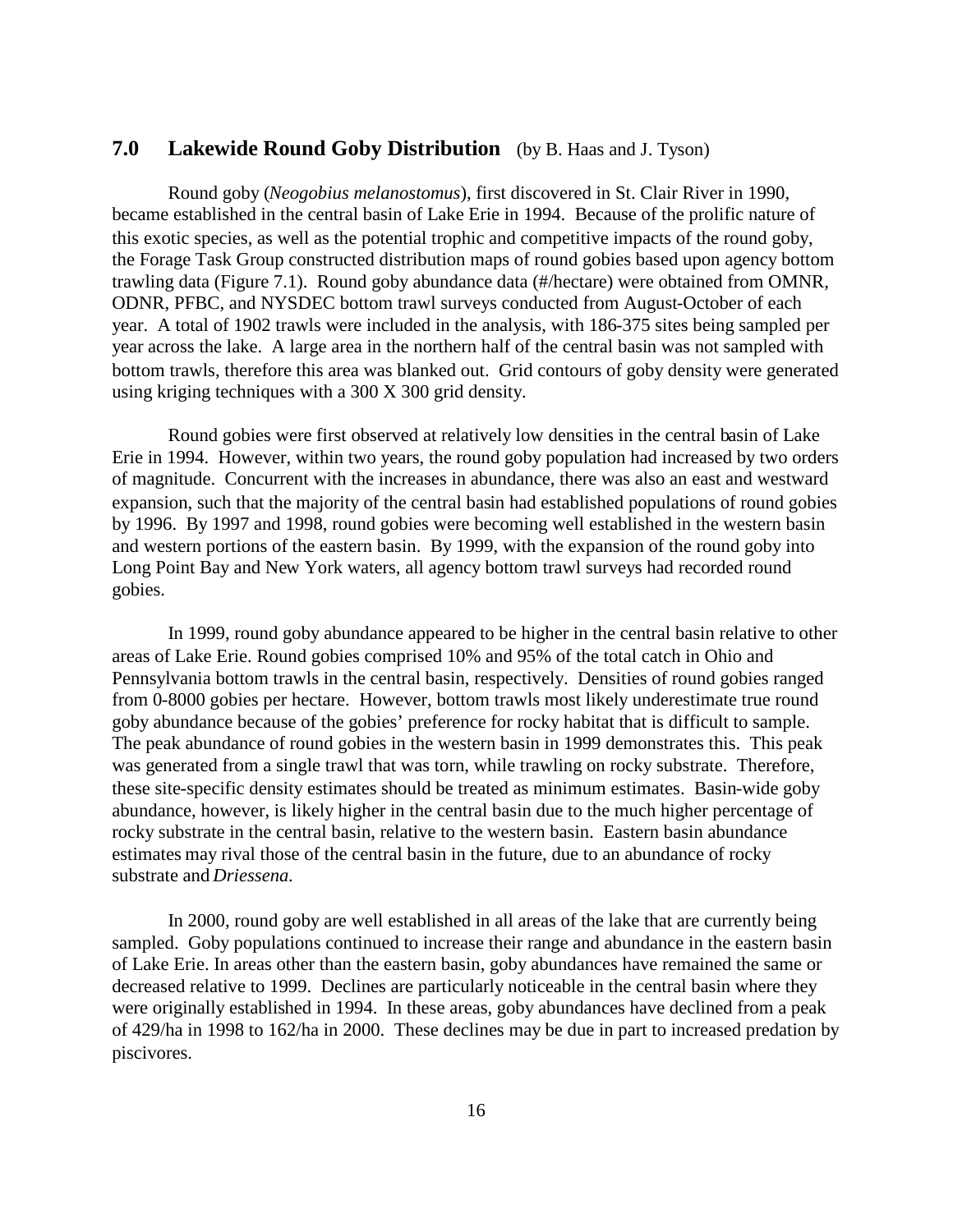Initially, predators in Lakes Erie and St. Clair appeared not to utilize round goby, but now feed on them extensively in all basins, especially the west and central basins. Gobies are now common in the stomachs of yellow perch, smallmouth bass, white bass, freshwater drum, catfish and walleye. It is our opinion that round goby will continue to provide an energy and possibly a contaminant link between zebra mussels and top predators.

### **8.0 Protocol For Use of FTG Data and Reports**

- The Forage Task Group (FTG) has standardized methods, equipment, and protocols as much as possible; however, data are not identical across agencies, management units, or basins. The data are based on surveys that have limitations due to gear, depth, time and weather constraints that vary from year to year. Any results, conclusions, or abundance information must be treated with respect to these limitations. Caution should be exercised by outside researchers not familiar with each agency's collection and analysis methods to avoid misinterpretation.
- The FTG strongly encourages outside researchers to contact and involve the FTG in the use of any specific data contained in this report. Coordination with the FTG can only enhance the final output or publication and benefit all parties involved.
- Any data intended for publication should be reviewed by the FTG and written permission received from the agency responsible for the data collection.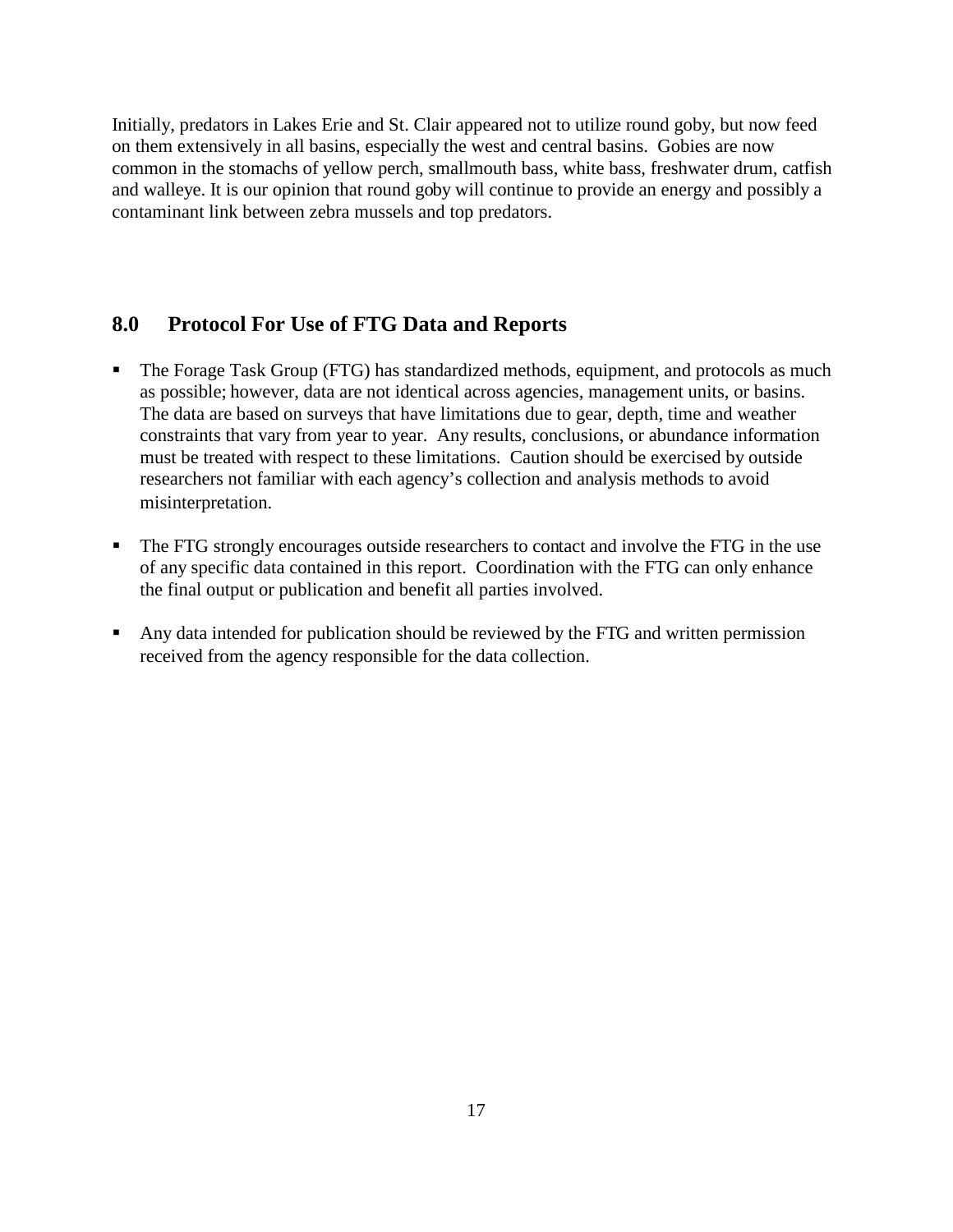|                   | <b>Trawl</b>  |                                                             | YOY     |           |                                                                                                                                                                                                                                                                                                                                                                                                                                                                                      | the present (90's Avg.) and previous (80's Avg.) decades. Agency trawl surveys are described below.<br>YAO |           |           |           |  |
|-------------------|---------------|-------------------------------------------------------------|---------|-----------|--------------------------------------------------------------------------------------------------------------------------------------------------------------------------------------------------------------------------------------------------------------------------------------------------------------------------------------------------------------------------------------------------------------------------------------------------------------------------------------|------------------------------------------------------------------------------------------------------------|-----------|-----------|-----------|--|
| <b>Species</b>    | <b>Survey</b> | 2000                                                        | 1999    | 90's Avg. | 80's Avg.                                                                                                                                                                                                                                                                                                                                                                                                                                                                            | 2000                                                                                                       | 1999      | 90's Avg. | 80's Avg. |  |
|                   |               |                                                             |         |           |                                                                                                                                                                                                                                                                                                                                                                                                                                                                                      |                                                                                                            |           |           |           |  |
| <b>Smelt</b>      | ON-DW         | 254.7                                                       | 27.8    | 476.3     | 1372.8                                                                                                                                                                                                                                                                                                                                                                                                                                                                               | 29.7                                                                                                       | 138.4     | 405.9     | 961.9     |  |
|                   | NY-Fa         | 1184.7                                                      | 895.5   | 1450.9    | NA                                                                                                                                                                                                                                                                                                                                                                                                                                                                                   | 74.4                                                                                                       | 805.2     | 581.6     | NA        |  |
|                   | PA-Fa         | 136.1                                                       | 35.6    | 550.8     | 7058.1                                                                                                                                                                                                                                                                                                                                                                                                                                                                               | 0.0                                                                                                        | 4.9       | 378.0     | 2408.6    |  |
| <b>Emerald</b>    | ON-DW         | 3.2                                                         | 17.1    | 54.1      | 20.3                                                                                                                                                                                                                                                                                                                                                                                                                                                                                 | 691.4                                                                                                      | 4.8       | 45.9      | 37.8      |  |
| <b>Shiner</b>     | ON-OB         | 19.9                                                        | 1.5     | 113.1     | 152.5                                                                                                                                                                                                                                                                                                                                                                                                                                                                                | 19.9                                                                                                       | 0.0       | 47.7      | 133.5     |  |
|                   | NY-Fa         | 43.6                                                        | 10.8    | 112.4     | NA                                                                                                                                                                                                                                                                                                                                                                                                                                                                                   | 42.6                                                                                                       | 15.7      | 105.4     | NA        |  |
|                   | Pa-Fa         | 0.0                                                         | 1.4     | 41.0      | 118.3                                                                                                                                                                                                                                                                                                                                                                                                                                                                                | 0.0                                                                                                        | 0.0       | 14.5      | 45.6      |  |
| <b>Spottail</b>   | $ON-OB$       | 1137.4                                                      | 589.4   | 697.2     | 245.6                                                                                                                                                                                                                                                                                                                                                                                                                                                                                | 45.2                                                                                                       | 88.4      | 52.6      | 21.6      |  |
| <b>Shiner</b>     | $ON-IB$       | 2.3                                                         | 67.0    | 113.5     | 293.4                                                                                                                                                                                                                                                                                                                                                                                                                                                                                | 0.4                                                                                                        | 1.9       | 2.0       | 9.5       |  |
|                   | NY-Fa         | 0.1                                                         | 1.0     | 19.9      | NA                                                                                                                                                                                                                                                                                                                                                                                                                                                                                   | 0.1                                                                                                        | 1.0       | 4.0       | NA        |  |
|                   | PA-Fa         | 0.0                                                         | 0.3     | 4.0       | 2.0                                                                                                                                                                                                                                                                                                                                                                                                                                                                                  | 0.0                                                                                                        | 0.0       | 7.9       | 12.4      |  |
| <b>Alewife</b>    | ON-DW         | 24.4                                                        | 1079.1  | 124.6     | 21.3                                                                                                                                                                                                                                                                                                                                                                                                                                                                                 | NA                                                                                                         | NA        | NA        | NA        |  |
|                   | $ON-OB$       | 16.8                                                        | 0.2     | 61.0      | 51.5                                                                                                                                                                                                                                                                                                                                                                                                                                                                                 | NA                                                                                                         | NA.       | NA        | NA        |  |
|                   | NY-Fa         | 214.5                                                       | 0.3     | 52.0      | NA.                                                                                                                                                                                                                                                                                                                                                                                                                                                                                  | NA                                                                                                         | NA        | NA        | NA        |  |
|                   | PA-Fa         | 0.0                                                         | 0.0     | 7.7       | 16.6                                                                                                                                                                                                                                                                                                                                                                                                                                                                                 | NA                                                                                                         | NA.       | NA        | NA        |  |
| Gizzard           | ON-DW         | 0.3                                                         | 41.6    | 5.1       | 15.2                                                                                                                                                                                                                                                                                                                                                                                                                                                                                 | NA                                                                                                         | NA        | NA        | NA        |  |
| Shad              | ON-OB         | 6.0                                                         | 5.0     | 9.6       | 24.3                                                                                                                                                                                                                                                                                                                                                                                                                                                                                 | NA                                                                                                         | NA        | NA        | NA        |  |
|                   | NY-Fa         | 0.1                                                         | 6.8     | 4.2       | NA                                                                                                                                                                                                                                                                                                                                                                                                                                                                                   | NA                                                                                                         | NA        | NA        | NA        |  |
|                   | PA-Fa         | 0.0                                                         | 0.0     | 0.9       | 74.3                                                                                                                                                                                                                                                                                                                                                                                                                                                                                 | NA                                                                                                         | NA.       | NA        | NA        |  |
| White             | ON-DW         | 0.0                                                         | $0.5\,$ | 2.1       | 5.6                                                                                                                                                                                                                                                                                                                                                                                                                                                                                  | NA                                                                                                         | NA        | NA        | NA        |  |
| Perch             | ON-OB         | 6.1                                                         | 0.3     | 14.1      | 28.7                                                                                                                                                                                                                                                                                                                                                                                                                                                                                 | NA                                                                                                         | NA        | NA        | NA        |  |
|                   | NY-Fa         | 0.7                                                         | 0.8     | 29.4      | NA                                                                                                                                                                                                                                                                                                                                                                                                                                                                                   | NA                                                                                                         | NA        | NA        | NA        |  |
|                   | PA-Fa         | 7.8                                                         | 2.4     | 101.1     | 955.0                                                                                                                                                                                                                                                                                                                                                                                                                                                                                | NA                                                                                                         | NA        | NA        | NA        |  |
| Round             | ON-DW         | 49.8                                                        | 0.2     | 0.0       | 0.0                                                                                                                                                                                                                                                                                                                                                                                                                                                                                  | NA                                                                                                         | NA        | NA        | NA        |  |
| Goby <sup>a</sup> | ON-OB         | 24.1                                                        | $0.5\,$ | 0.1       | 0.0                                                                                                                                                                                                                                                                                                                                                                                                                                                                                  | NA                                                                                                         | NA        | NA        | NA        |  |
|                   | NY-Fa         | 282.3                                                       | 8.1     | 1.0       | NA                                                                                                                                                                                                                                                                                                                                                                                                                                                                                   | NA                                                                                                         | NA        | NA        | NA        |  |
| ON-DW             | PA-Fa         | 1350.6<br><b>Ontario Ministry of Natural Resources</b>      | 171.7   | 30.3      | 0.0<br>"NA" denotes that reporting of indices was Not Applicable or that data were Not Available<br><sup>a</sup> Trawl indices for round goby reported as "all ages" under the heading for YOY.<br>Trawling is conducted weekly during October at 4 fixed stations in the offshore waters of Outer Long Point Bay using a 10-m trawl with 13-mm<br>mesh cod end liner. Indices are reported as GMCPTH: 80s Avg. is for period from 1984-1989; 90s Avg. is for period from 1990-1999. | NA                                                                                                         | <b>NA</b> | <b>NA</b> | NA        |  |
| ON-OB             | 1990-1998     |                                                             |         |           | Trawling is conducted weekly during September and October at 3 fixed stations in the nearshore waters of Outer Long Point Bay using a 6.1-m<br>trawl with a 13-mm mesh cod end liner. Indices are reported as GMCPTH; 80s Avg. is for period from 1984-1989; 90s Avg. is for period from                                                                                                                                                                                             |                                                                                                            |           |           |           |  |
| ON-IB             |               |                                                             |         |           | Trawling is conducted weekly during September and October at 4 fixed stations in Inner Long Point Bay using a 6.1-m trawl with a 13-mm mesh<br>cod end liner. Indices are reported as GMCPTH; 80s Avg. is for period from 1984-1989; 90s Avg. is for period from 1990-1999.                                                                                                                                                                                                          |                                                                                                            |           |           |           |  |
| NY-Fa             |               | reported as NPH; 90s Avg. is for the period from 1992-1999. |         |           | New York State Department of Environmental Conservation Trawl Survey<br>Trawling is conducted at 30 nearshore (15-28 m) stations during October using a 10-m trawl with a 9.5-mm mesh cod end liner. Indices are                                                                                                                                                                                                                                                                     |                                                                                                            |           |           |           |  |
| PA-Fa             |               | Pennsylvania Fish and Boat Commission Trawl Survey          |         |           | Trawling is conducted at nearshore $(<22 \text{ m})$ and offshore $(>22 \text{ m})$ stations during October using a 10-m trawl with a 6.4-mm mesh cod end liner.<br>Indices are reported as GMCPTH; 90s Avg. is for period from 1990-1999, excluding 1993 and 1997.                                                                                                                                                                                                                  |                                                                                                            |           |           |           |  |

Table 2.1. Indices of relative abundance of selected forage fish species in Eastern Lake Erie from bottom trawl surveys conducted by Ontario, New York and Pennsylvania in 2000 and 1999. Indices are reported as arithmetic mean number caught per hectare (NPH) for the age groups young-ofyear (YOY) and yearling-and-older (YAO). Long-term averages are reported as the mean of the annual trawl indices for survey years during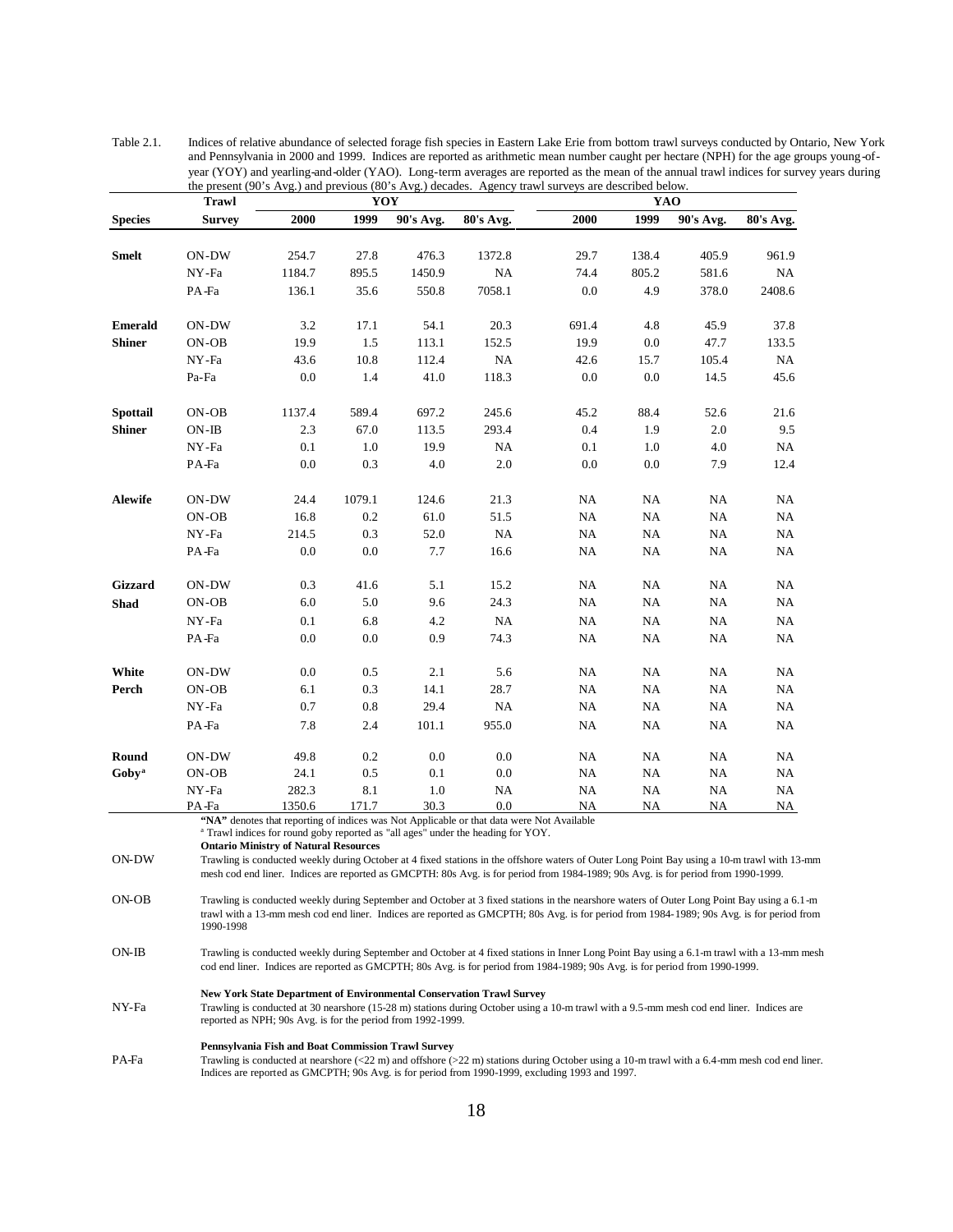|                |               |                   |                          |            |                          |                   | Year         |                  |              |             |       |             |        |
|----------------|---------------|-------------------|--------------------------|------------|--------------------------|-------------------|--------------|------------------|--------------|-------------|-------|-------------|--------|
| <b>Species</b> | Agency        | 1990 <sup>a</sup> | $1991^{a}$               | $1992^{a}$ | $1993^{a}$               | 1994 <sup>a</sup> | 1995         | 1996             | 1997         | 1998        | 1999  | 2000        | Mean   |
| Alewife        | OH            |                   | 5.7                      | 27.5       |                          | 7.7               | 12.8         | 9.6              | 14.7         | 6.3         | 15.2  | 34.9        | 12.2   |
|                |               | 0.3               |                          |            | 0.0                      |                   |              |                  |              |             |       |             |        |
|                | PA            | 0.0               | L,                       | 174.0      | $\overline{\phantom{a}}$ | 0.0               | 0.0          | 0.0              | 0.0          | 0.0         | 0.0   | 0.0         | 19.3   |
| Gizzard        | OH            | 29.9              | 2.6                      | 8.2        | 2.1                      | 10.7              | 1.4          | 103.1            | 11.6         | 33.7        | 48.8  | 64.4        | 28.8   |
| Shad           | PA            | 41.0              | $\overline{\phantom{a}}$ | 0.0        | $\overline{\phantom{a}}$ | 0.0               | 0.0          | 0.0              | 0.0          | 0.0         | 0.0   | 0.0         | 4.6    |
| <b>Rainbow</b> | OH            | 1004.5            | 13.1                     | 641.2      | 19.9                     | 1076.9            |              | 740.1 1359.6     | 431.2        | 606.2       |       | 213.4 579.4 | 607.8  |
| <b>Smelt</b>   | PA            | 1128.0            | $\frac{1}{2}$            | 8205.0     | $\overline{\phantom{a}}$ | 953               |              | 107.0 5422.0     | 10.0         | 30.0        | 2.0   | 15.0        | 1763.6 |
| <b>Emerald</b> | <b>OH</b>     | 246.0             | 126.8                    | 105.7      | 4.8                      | 28.2              | 20.0         | 38.9             |              | 78.3 2096.5 |       | 343.1 291.8 | 307.2  |
| <b>Shiner</b>  | PA            | 366.0             | $\overline{a}$           | 34.0       | $\overline{\phantom{a}}$ | 0.0               | 54.0         | 4.0              | 0.0          | 6.0         | 0.0   | 0.0         | 51.6   |
| Spottail       | OH            | 0.9               | 0.1                      | 0.4        | 5.2                      | 7.9               | 0.8          | 15.1             | 7.0          | 1.4         | 4.2   | 0.2         | 3.9    |
| <b>Shiner</b>  | PA            | 0.0               | $\overline{\phantom{a}}$ | 0.0        | $\overline{\phantom{a}}$ | 0.0               | 20.0         | 0.0              | 0.0          | 0.0         | 1.0   | 0.0         | 2.3    |
| <b>Trout-</b>  | OH            | 7.1               | 2.3                      | 20.5       | 2.8                      | 0.0               | 5.1          | 12.3             | 0.8          | 0.8         | 3.7   | 0.5         | 5.1    |
| Perch          | $\mathbf{PA}$ | 0.0               | $\overline{a}$           | 214.0      | $\overline{\phantom{a}}$ | 1.0               | 25.0         | 7.0              | 0.0          | 23.0        | 10.0  | 23.0        | 33.7   |
| White          | OH            | 1348.4            | 1026.1                   | 148.3      | 67.9                     | 197.1             | 27.4         | 355.1            | 128.3        | 83.3        |       | 175.1 227.4 | 334.0  |
| Perch          | PA            | 1528.0            | $\overline{a}$           | 887.0      | $\overline{\phantom{a}}$ | 76.0              | 136.0        | 332.0            | 0.0          | 0.0         | 8.0   | 76.0        | 338.1  |
| White          | OH            | 47.8              | 12.7                     | 0.5        | 38.5                     | 147.3             | 20.5         | 65.3             | 15.7         | 41.7        | 108.4 | 20.7        | 47.1   |
| <b>Bass</b>    | PA            | 17.0              | $\overline{a}$           | 0.0        | $\overline{\phantom{a}}$ | 7.0               | 4.0          | 0.0              | 0.0          | 0.0         | 0.0   | 96.0        | 13.8   |
| Yellow         | OH            | 28.0              | 4.9                      | 28.5       | 10.8                     | 40.0              | 5.3          | 121.8            | 7.7          | 69.4        | 42.4  | 9.3         | 33.5   |
| Perch          | PA            | 9.0               | $\overline{a}$           | 125.0      | $\overline{\phantom{a}}$ | 567.0             | 52.0         | 354.0            | 0.0          | 14.0        | 7.0   | 16.0        | 127.1  |
|                |               |                   |                          |            |                          |                   |              |                  |              |             |       |             |        |
| Round          | OH            |                   |                          |            |                          | 2.9               | 29.0         | 30.2             | 86.8         | 151.1       | 129.0 | 78.3        | 72.4   |
| Goby           | PA            |                   |                          |            |                          | $\boldsymbol{0}$  | $\mathbf{0}$ | $\boldsymbol{0}$ | $\mathbf{1}$ | 744         |       | 1114 781.0  | 377.1  |

Table 2.2. Relative abundance (arithmetic mean number per hectare) of selected young-of-the-year species from fall trawl surveys in the central basin, Ohio and Pennsylvania, Lake Erie, from 1990-2000.

<sup>a</sup> Fairport values have been scaled to compare with trawl equipment used prior to 1995.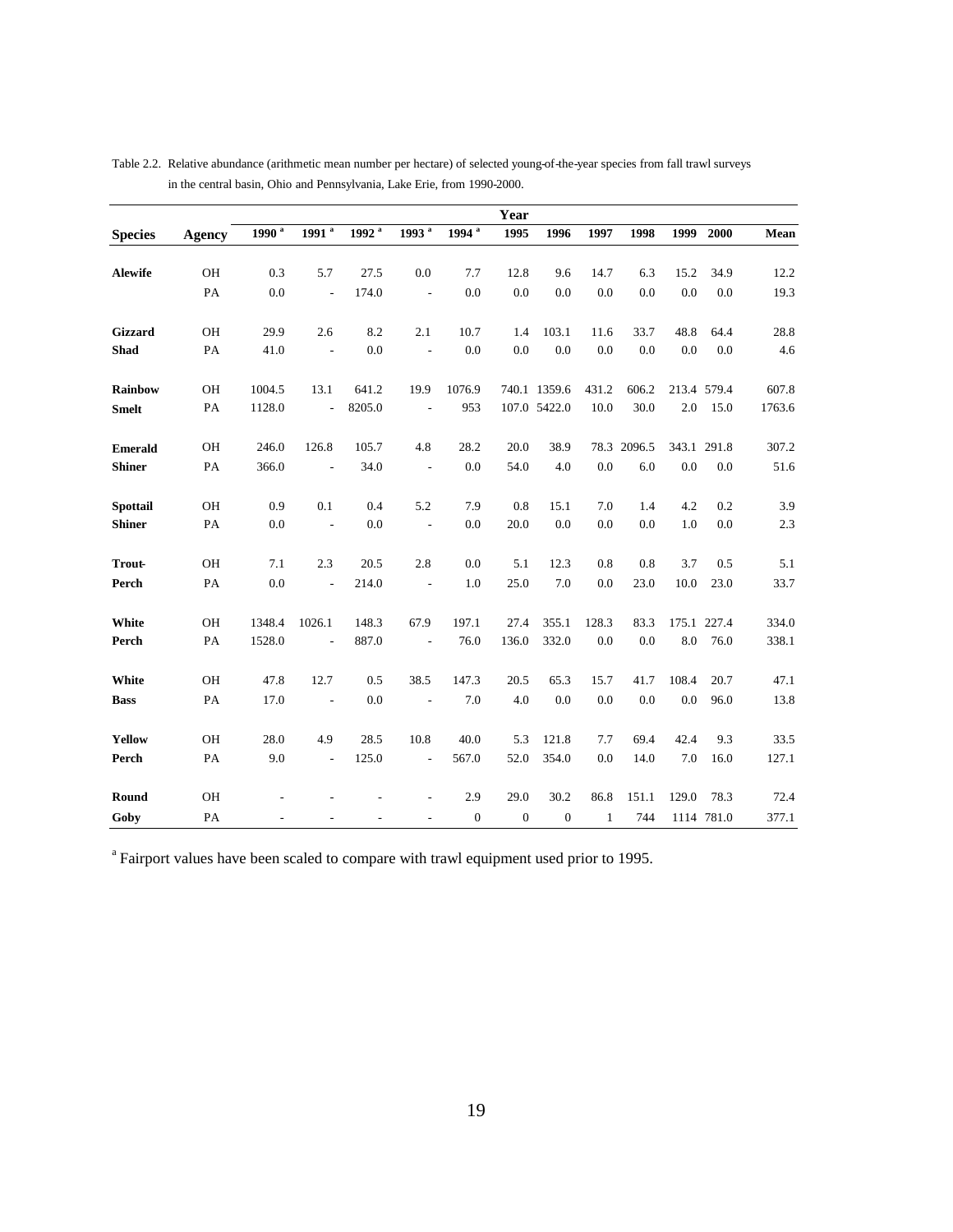|                |               | Year              |                          |                   |                          |                  |                  |                  |                  |       |                  |         |       |
|----------------|---------------|-------------------|--------------------------|-------------------|--------------------------|------------------|------------------|------------------|------------------|-------|------------------|---------|-------|
| <b>Species</b> | <b>Agency</b> | 1990 <sup>a</sup> | $1991^{a}$               | 1992 <sup>a</sup> | 1993 <sup>a</sup>        | $1994^{a}$       | 1995             | 1996             | 1997             | 1998  | 1999             | 2000    | Mean  |
| Alewife        | OH            | 0.0               | 0.1                      | 0.0               | 0.0                      | 0.0              | 0.1              | 0.0              | 0.0              | 0.1   | 0.0              | 0.7     | 0.1   |
|                | PA            | 0.0               | $\overline{a}$           | 61.0              | $\overline{\phantom{a}}$ | 0.0              | 0.0              | 0.0              | 0.0              | 0.0   | 0.0              | 0.0     | 6.8   |
| Gizzard        | OH            | 0.0               | 0.1                      | 0.0               | 0.0                      | 0.0              | 0.1              | 0.0              | 0.0              | 0.1   | 0.0              | 2.6     | 0.3   |
| <b>Shad</b>    | PA            | 1.0               | $\overline{\phantom{a}}$ | 0.0               | $\overline{\phantom{a}}$ | 0.0              | 0.0              | 0.0              | 0.0              | 0.0   | 0.0              | 0.0     | 0.1   |
| Rainbow        | OH            | 19.5              | 103.0                    | 39.3              | 111.2                    | 41.5             | 141.8            | 84.2             | 360.3            | 85.4  | 829.6            | 125.3   | 176.5 |
| <b>Smelt</b>   | PA            | 43.0              | $\overline{a}$           | 541.0             | $\overline{\phantom{a}}$ | $\overline{4}$   | 506.0            | 30.0             | 0.0              | 0.0   | 0.0              | 6.0     | 125.6 |
| <b>Emerald</b> | <b>OH</b>     | 145.7             | 155.2                    | 7.3               | 12.8                     | 9.4              | 30.0             | 16.2             | 104.5            | 830.3 | 454.3            | 440.6   | 200.6 |
| <b>Shiner</b>  | PA            | 3.0               | $\overline{\phantom{a}}$ | 241.0             | $\overline{\phantom{a}}$ | 1.0              | 18.0             | 0.0              | 0.0              | 0.0   | 0.0              | 29.0    | 32.4  |
| Spottail       | OH            | 2.2               | 0.7                      | 0.8               | 0.3                      | 6.0              | 9.3              | 12.6             | 10.1             | 15.1  | 5.4              | 7.2     | 6.3   |
| <b>Shiner</b>  | PA            | 18.0              | $\overline{\phantom{a}}$ | 0.0               | $\overline{\phantom{a}}$ | 0.0              | 18.0             | 0.0              | 0.0              | 0.0   | 0.0              | 0.0     | 4.0   |
| <b>Trout-</b>  | OH            | 6.4               | 6.6                      | 11.3              | 5.7                      | 6.1              | 11.7             | 10.9             | 15.7             | 17.2  | 8.4              | 12.4    | 10.2  |
| Perch          | PA            | 64.0              | $\overline{\phantom{a}}$ | 133.0             | $\overline{\phantom{a}}$ | 7.0              | 53.0             | 0.0              | 0.0              | 0.0   | 0.0              | 12.0    | 29.9  |
| White          | OH            | 81.2              | 226.2                    | 133.9             | 1.4                      | 0.8              | 23.5             | 15.1             | 48.0             | 3.3   | 31.4             | 65.3    | 57.2  |
| Perch          | PA            | 42.0              | $\overline{\phantom{a}}$ | 61.0              | $\overline{\phantom{a}}$ | 0.0              | 2.0              | 2.0              | 0.0              | 0.0   | 1.0              | 0.0     | 12.0  |
| White          | OH            | 0.1               | 0.0                      | 0.5               | 0.0                      | 0.0              | 3.1              | 0.3              | 13.8             | 0.3   | 3.6              | 17.6    | 3.6   |
| <b>Bass</b>    | PA            | 5.0               | $\sim$                   | 0.0               | $\overline{\phantom{a}}$ | 3.0              | 0.0              | 0.0              | 0.0              | 0.0   | 1.0              | $1.0\,$ | 1.1   |
| Yellow         | OH            | 15.7              | 30.6                     | 7.9               | 21.0                     | 6.5              | 47.6             | 8.6              | 117.6            | 3.4   | 45.6             | 38.9    | 31.2  |
| Perch          | PA            | 51.0              | $\overline{\phantom{a}}$ | 58.0              | $\overline{\phantom{a}}$ | 2.0              | 192.0            | 12.0             | 0.0              | 0.0   | 7.0              | 3.0     | 36.1  |
| Round          | OH            |                   |                          |                   |                          | 3.0              | 78.6             | 133.6            | 268.8            | 175.7 | 98.6             | 81.0    | 119.9 |
| Goby           | PA            |                   |                          |                   | $\overline{\phantom{a}}$ | $\boldsymbol{0}$ | $\boldsymbol{0}$ | $\boldsymbol{0}$ | $\boldsymbol{0}$ | 33    | $\boldsymbol{0}$ | 124.0   | 22.4  |

Table 2.3. Relative abundance (arithmetic mean number per hectare) of selected yearling-and-older species from all trawl surveys in the central basin, Ohio and Pennsylvania, Lake Erie, from 1990-2000.

<sup>a</sup> Fairport values have been scaled to compare with trawl equipment used prior to 1995.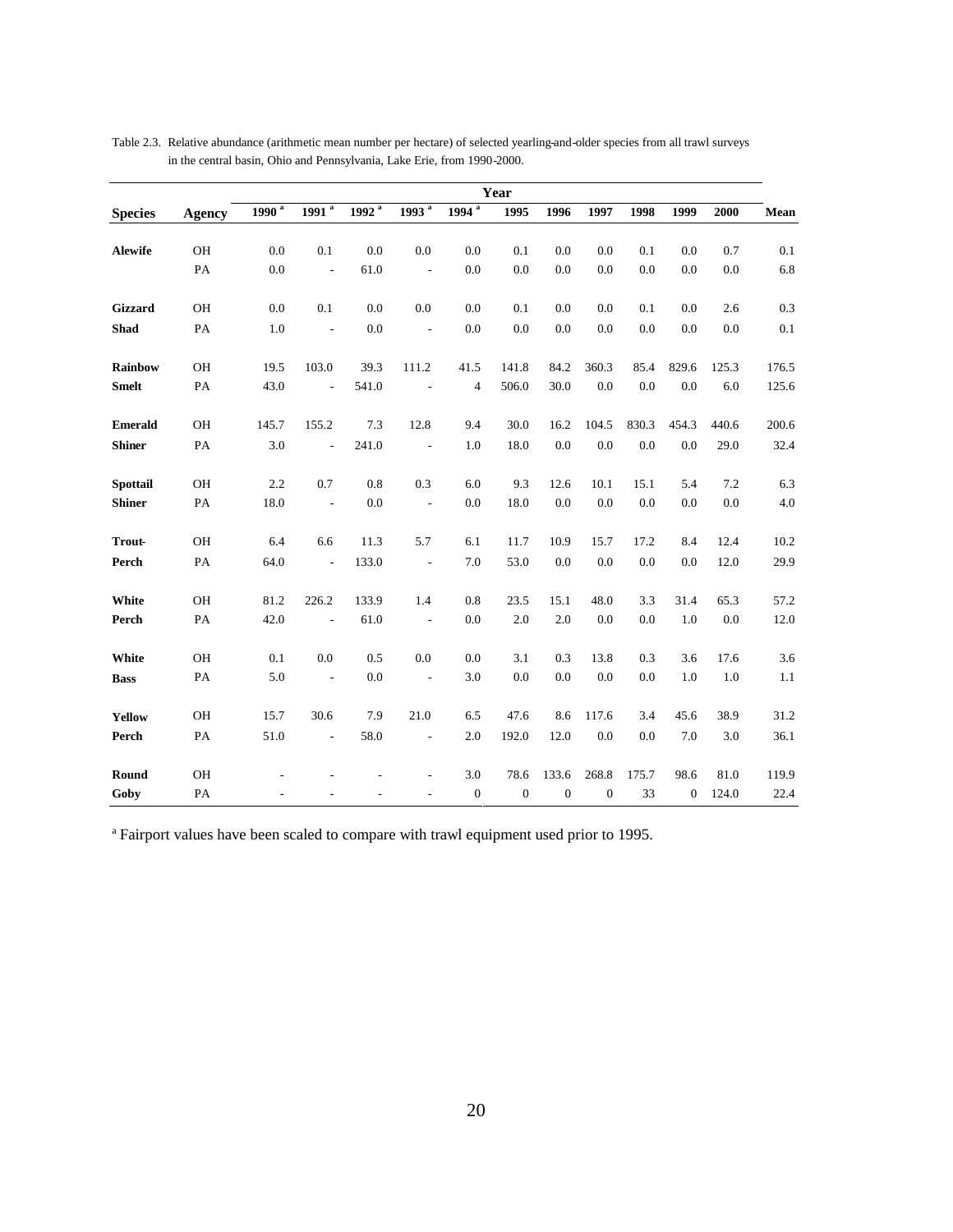Table 2.4 Estimated abundance (#/hectare) of functional prey fish groups in Lake St. Clair, from Michigan DNR August trawls, 1996-2000.

|                                | 1996   | 1997  | 1998  | 1999  | 2000  | <b>Mean</b> |
|--------------------------------|--------|-------|-------|-------|-------|-------------|
| <b>Clupeids</b>                | 196.9  | 29.3  | 22.4  | 19.0  | 22.9  | 57.8        |
| Soft-rayed ( $w/o$ round goby) | 1621.2 | 520.1 | 596.3 | 306.4 | 314.2 | 883.3       |
| Spiny-rayed                    | 401.1  | 159.7 | 203.9 | 87.4  | 58.0  | 186.1       |
| Round goby                     | 51.1   | 55.0  | 83.5  | 99.0  | 100.4 | 77 7        |

Table 5.1.1 Summary of nighttime, summer mid-water trawl catches of yearling-and-older fishes (> 50 mm) used to characterize species composition for acoustic density estimates of pelagic forage fish in offshore areas (>15 contour) of the eastern basin of Lake Erie, 1996–2000.

| <b>Thermal</b><br><b>Stratum</b> |                            | 1996           | 1997           | 1998         | 1999           | 2000           | <b>Total</b><br>1996 -<br>2000 |
|----------------------------------|----------------------------|----------------|----------------|--------------|----------------|----------------|--------------------------------|
| Epilimnion                       | # of tows                  | $\overline{4}$ | $\overline{4}$ | 6            | $\overline{2}$ | 10             | 26                             |
|                                  | # of YAO fish<br>collected | 1,867          | 901            | 15           | 508            | 2,627          | 5,918                          |
|                                  | % YAO smelt                | 98.5<br>$\%$   | 80.0%          | 73.3%        | 99.6%          | 85.5%          | 89.1%                          |
| Metalimnion                      | # of tows                  | $\overline{4}$ | $\overline{4}$ | 3            | $\overline{4}$ | 9              | 24                             |
|                                  | # of YAO fish<br>collected | 3,880          | 4,847          | 2,829        | 2,151          | 9,579          | 23,286                         |
|                                  | % YAO smelt                | 97.4<br>%      | 97.9%          | 99.6%        | 99.3%          | 99.8%          | 98.9%                          |
| Hypolimnion                      | # of tows                  | $\mathbf{1}$   | $\overline{2}$ | $\mathbf{1}$ | $\overline{2}$ | $\overline{7}$ | 13                             |
|                                  | # of YAO fish<br>collected | 107            | 3,796          | 1,428        | 6,529          | 14,920         | 26,781                         |
|                                  | % YAO smelt                | 97.2%          | >99.9%         | 99.7%        | >99.9%         | >99.9%         | >99.9%                         |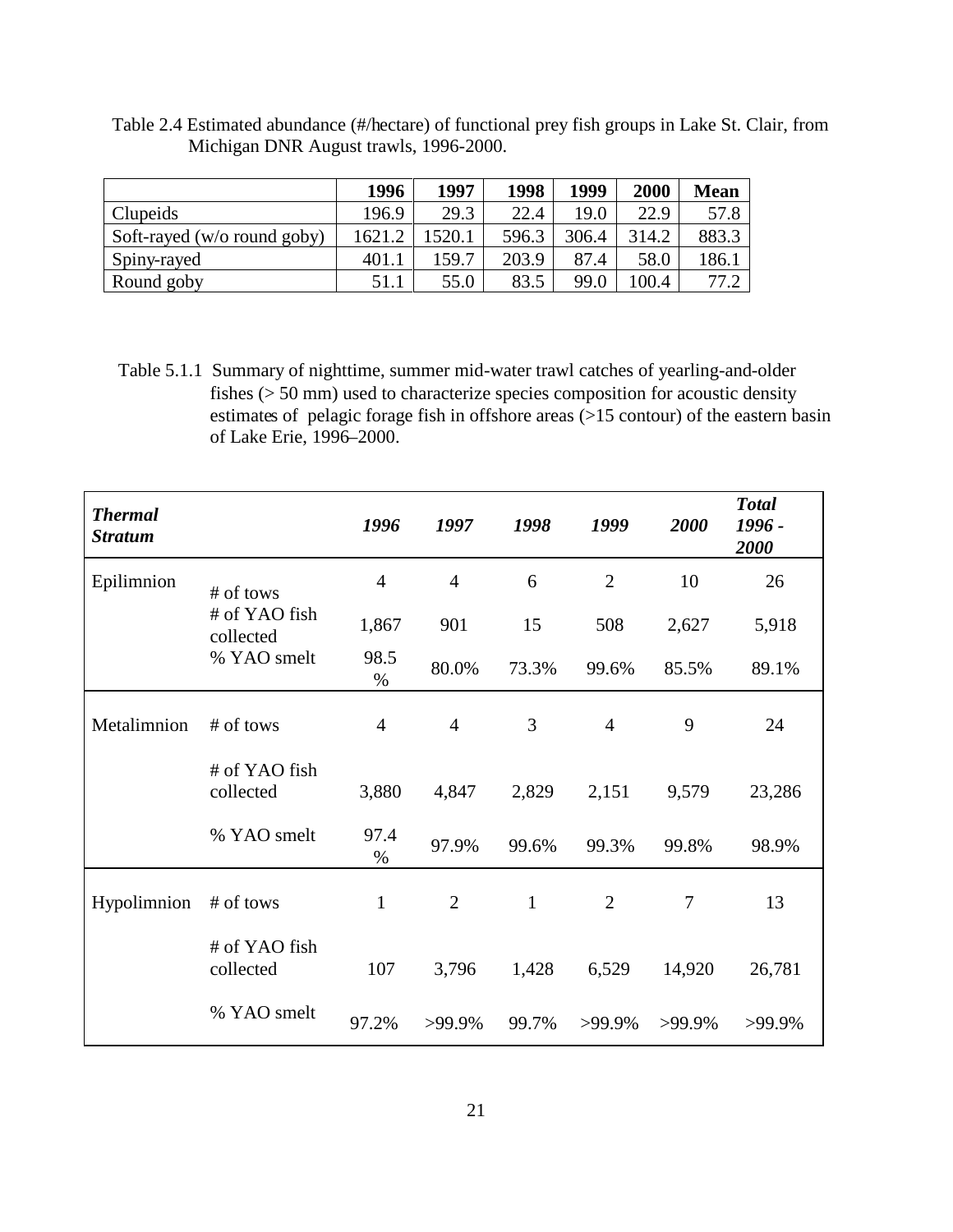Table 5.1.2. Estimated minimum numeric abundance index of YAO smelt-sized fish (TS of -55 to -43 dB) in cold water habitat in the eastern basin of Lake Erie during July 2000. Confidence limits (95%) are the percent of the total abundance estimate.

| Depth<br><b>Strata</b> | <b>Total Numeric</b><br><b>Abundance</b> | (95 % Confidence Limit<br>as $%$ of mean) |
|------------------------|------------------------------------------|-------------------------------------------|
| 18 to 25 m             | 96,776,384                               | 49.64%                                    |
| 25 to 35 m             | 367,854,809                              | 22.37%                                    |
| $>$ 35 m               | 504, 131, 777                            | 16.49%                                    |
| <b>TOTAL</b>           | 968,762,970                              | 9.83%                                     |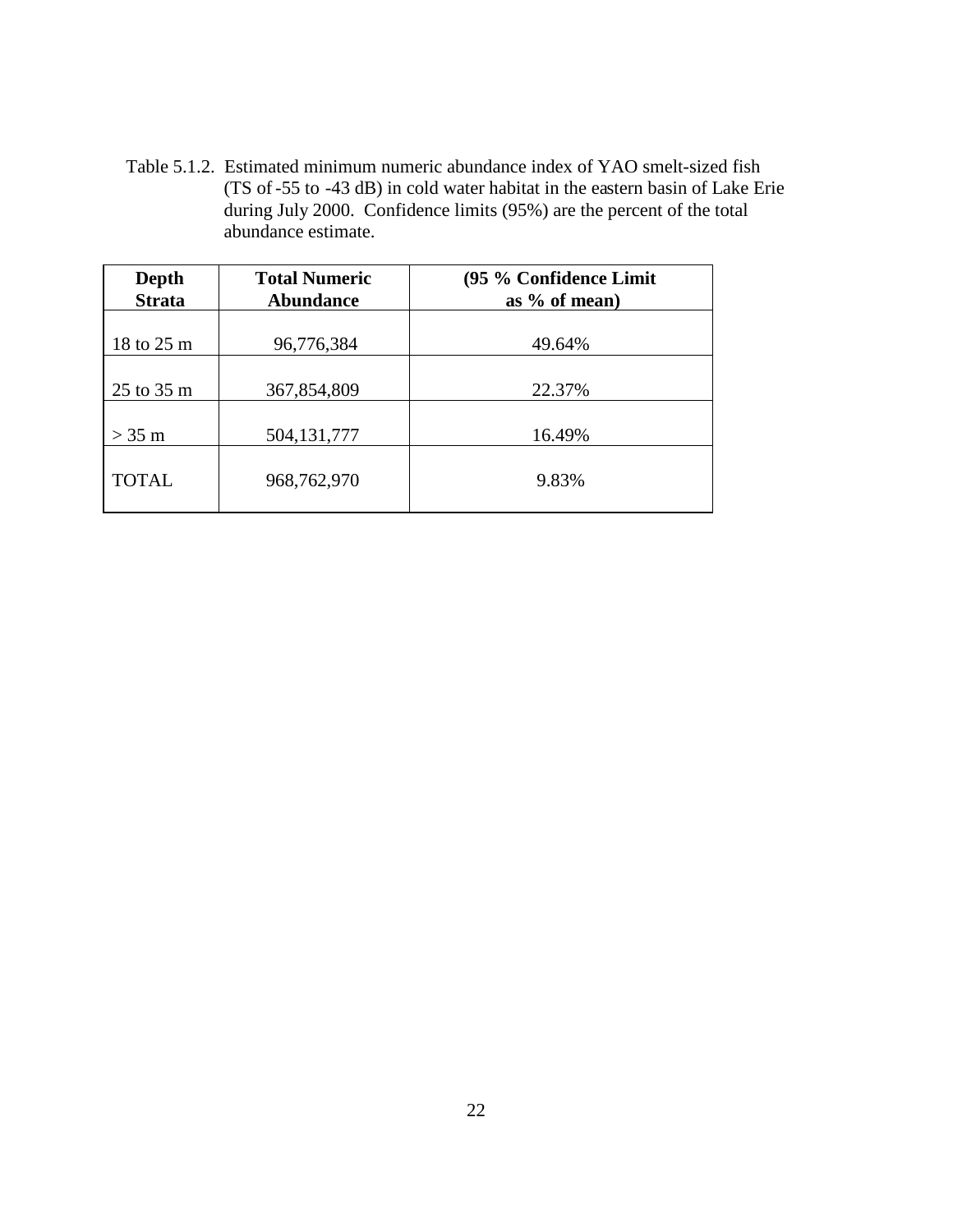

Figure 2.1 Mean fork length of age-0 and age-1 rainbow smelt from OMNR index trawl survey in Long Point Bay, Lake Erie, October 1984-2000.



Figure 2.2 Diet composition (mean % by weight) of adult walleye from fall bottom trawl surveys in the central basin, Lake Erie, 1997-2000.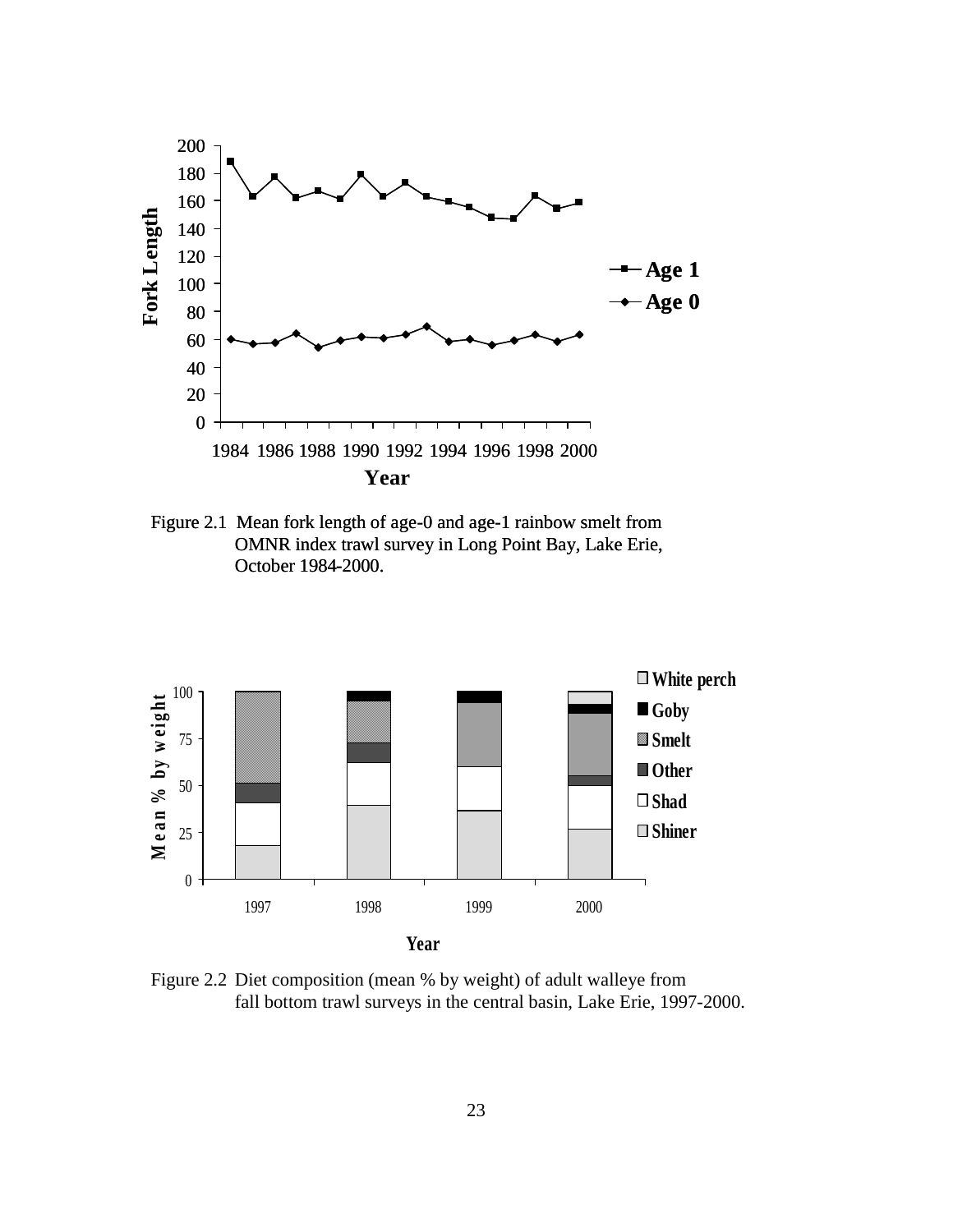

Figure 2.3 Diet composition (mean % by weight) for selected species from Ohio fall bottom trawl surveys in the central basin, Lake Erie, 2000.



Mean abundance (#/hectare) of functional prey fish groups in Ontario waters of the western basin, Lake Erie, 1988-2000. Figure 2.4.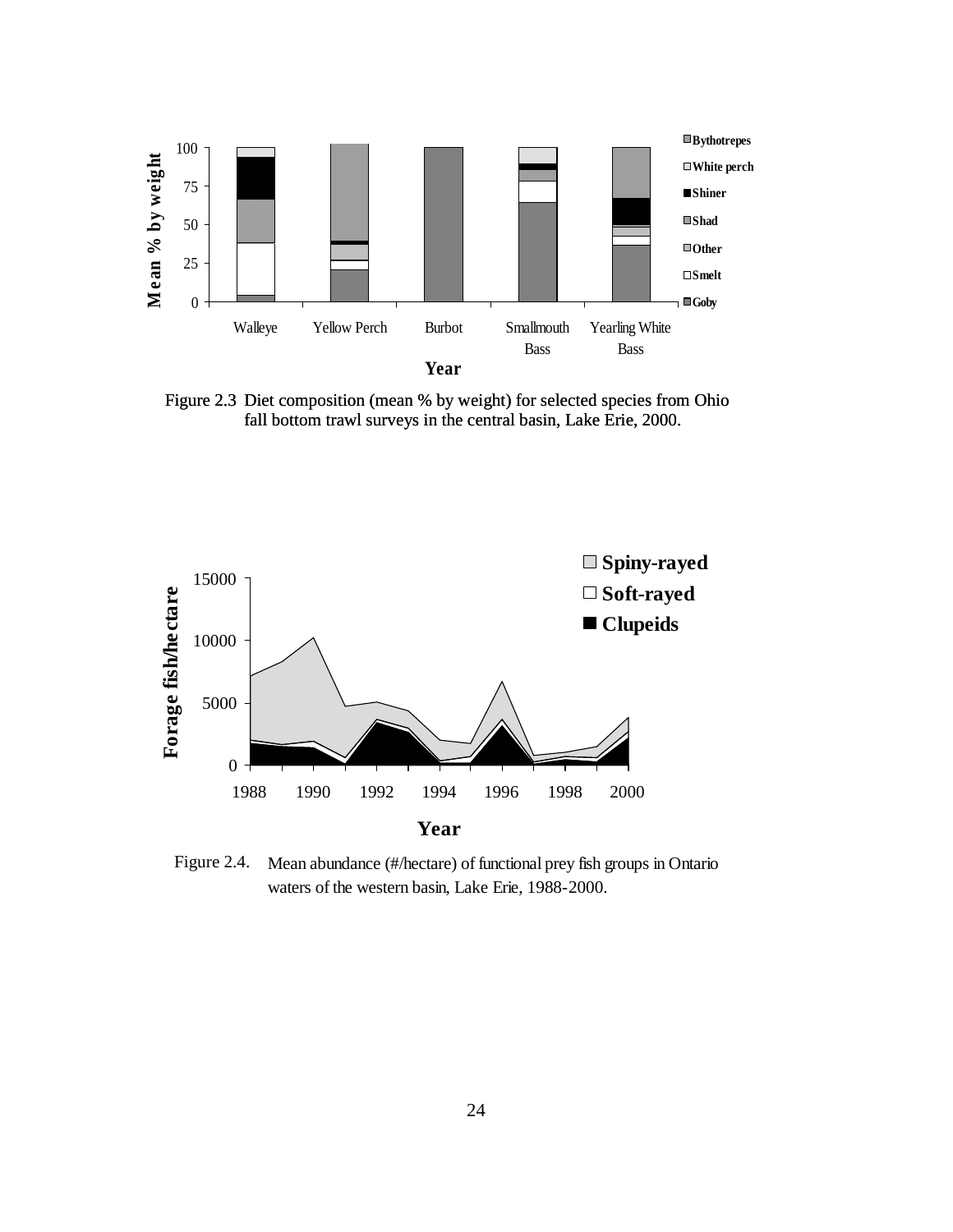

Figure 2.5. Mean abundance (#/hectare) of functional prey fish groups in Ohio waters of the western basin, Lake Erie, 1988-2000.



Figure 2.6. Mean abundance (#/hectare) of round gobies from August agency trawls in Lake St. Clair and the western basin of Lake Erie, 1996-2000.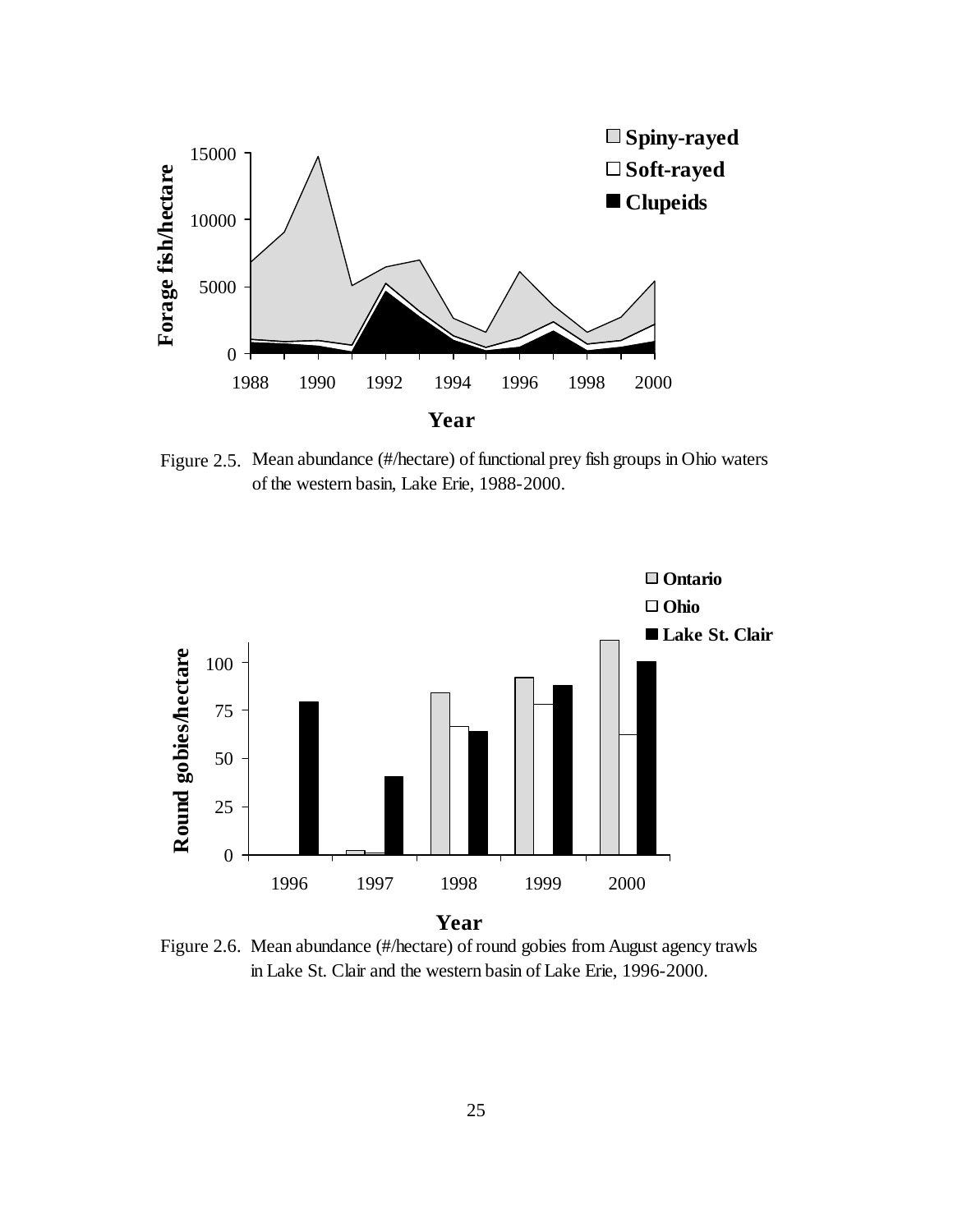

Figure 2.7. Percent *Hexagenia* and round goby in the diets of yellow perch collected in Ohio waters of the western basin, Lake Erie, 1990-1999.



Figure 3.1. Trawl locations for western basin interagency trawl survey, August, 2000.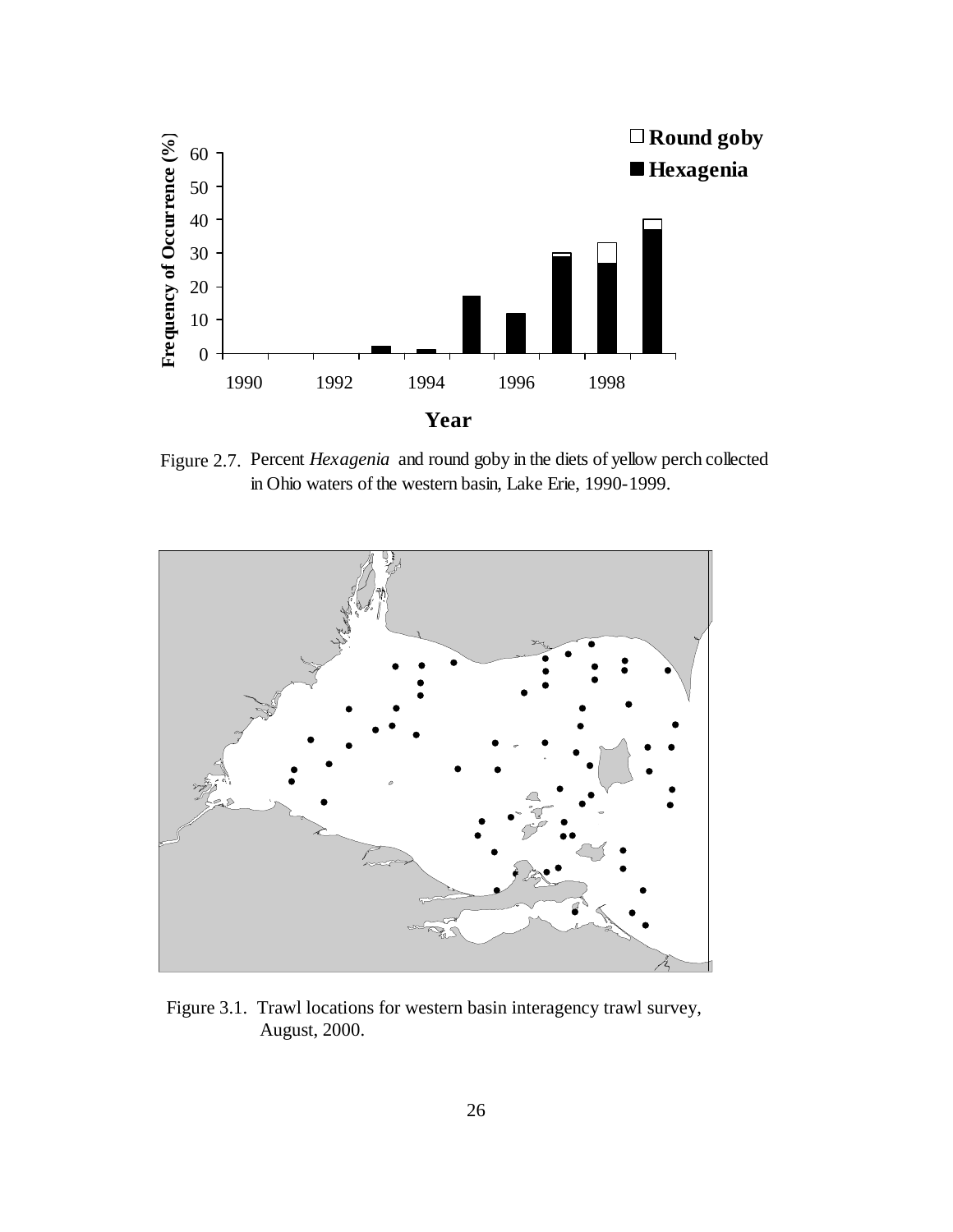

Figure 3.2. Estimated absolute abundance of prey fish by functional category in waters of the western basin, Lake Erie, 1988-2000.



Figure 3.3. Estimated absolute abundance of clupeids in Ohio and Ontario waters of the western basin, Lake Erie, 1988-2000.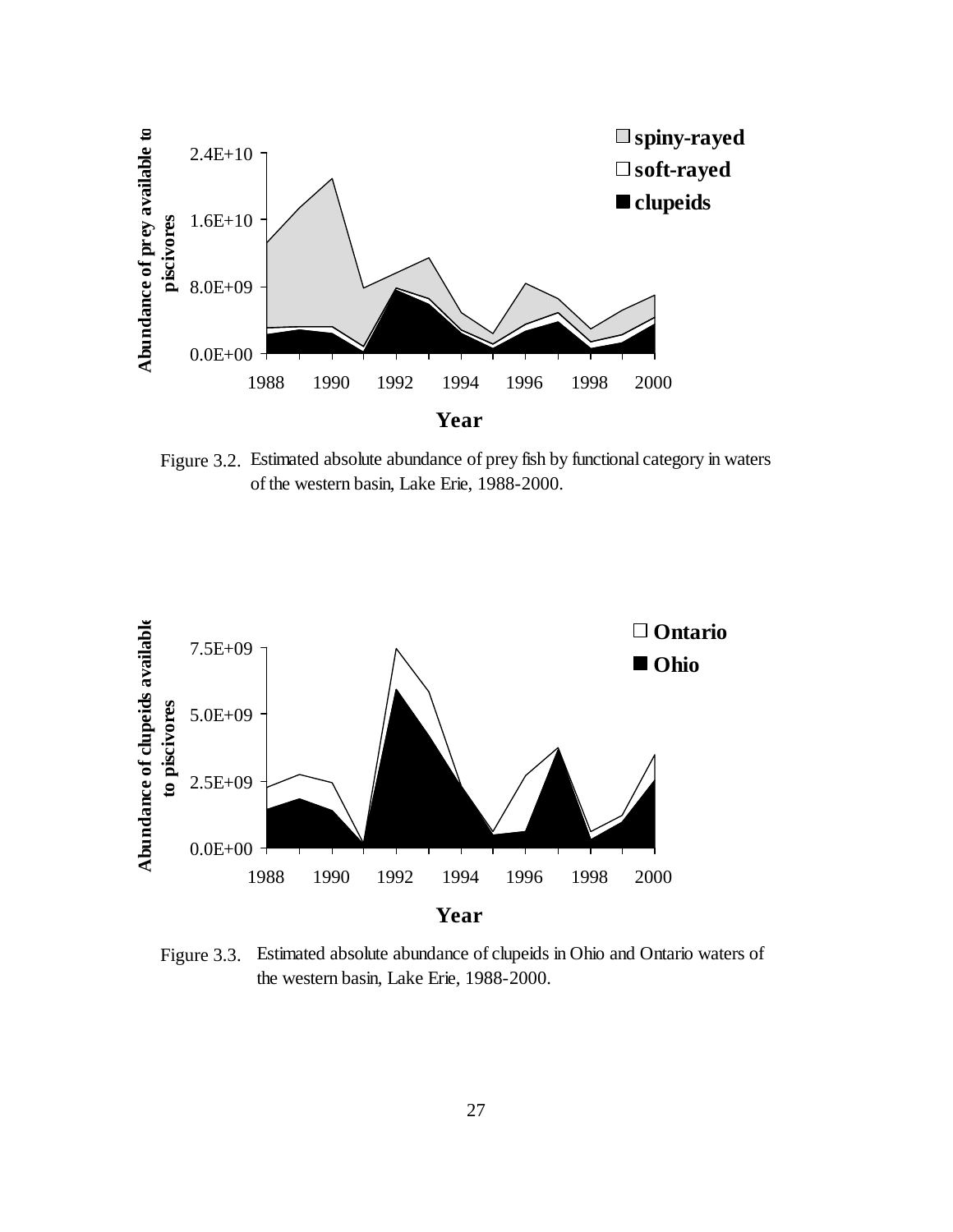

Estimated absolute abundance soft-rayed forage in Ohio and Ontario waters of the western basin, Lake Erie, 1988-2000. Figure 3.4.



Figure 3.5. Estimated absolute biomass of prey by functional category in waters of the western basin, Lake Erie, 1988-2000.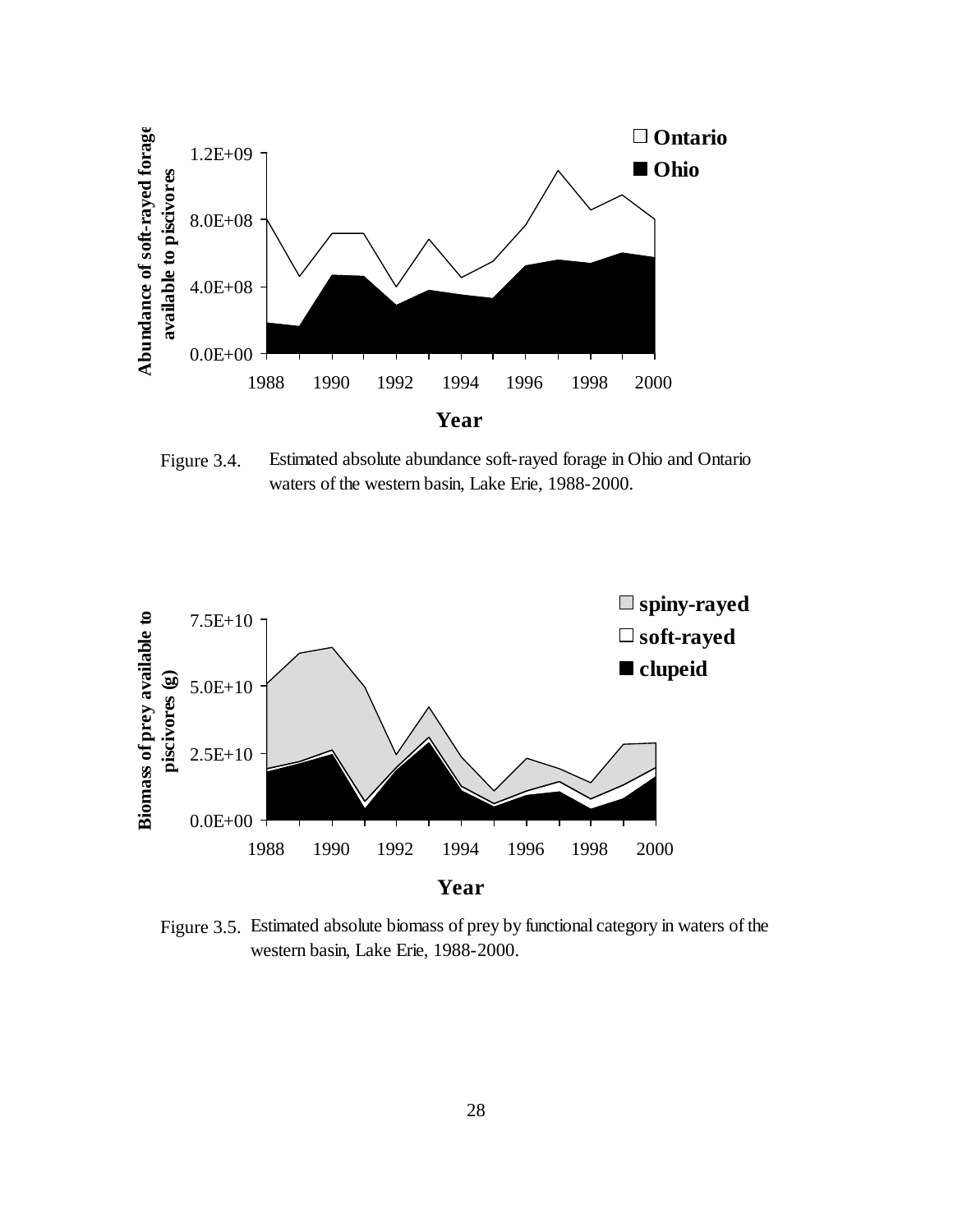

Figure 3.6. Estimated absolute biomass of clupeids in Ohio and Ontario waters of the western basin, Lake Erie, 1988-2000.



Figure 3.7. Estimated absolute biomass of soft-rayed prey in Ohio and Ontario waters of the western basin, Lake Erie, 1988-2000.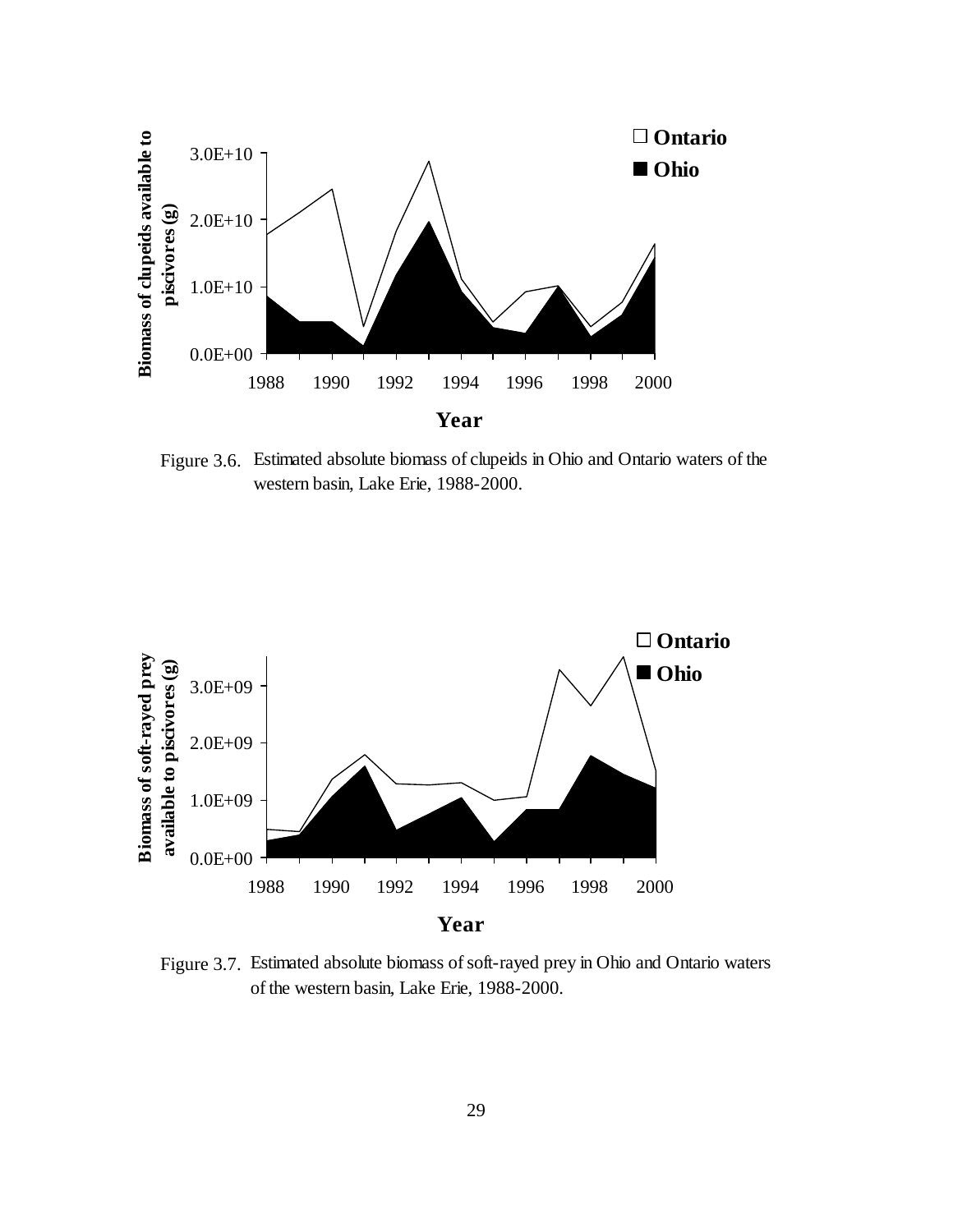

Figure 3.8. Spatial distribution of clupeids (a), soft-rayed forage (b), spiny-rayed forage (c), and total forage (d) in western basin of Lake Erie, August, 2000. Contour levels vary for each functional prey category and are noted on each figure.



Figure 5.1.1. Sampling locations and relative density of pelagic, adult forage-sized fish during July, 1995 to 2000 fisheries acoustic surveys.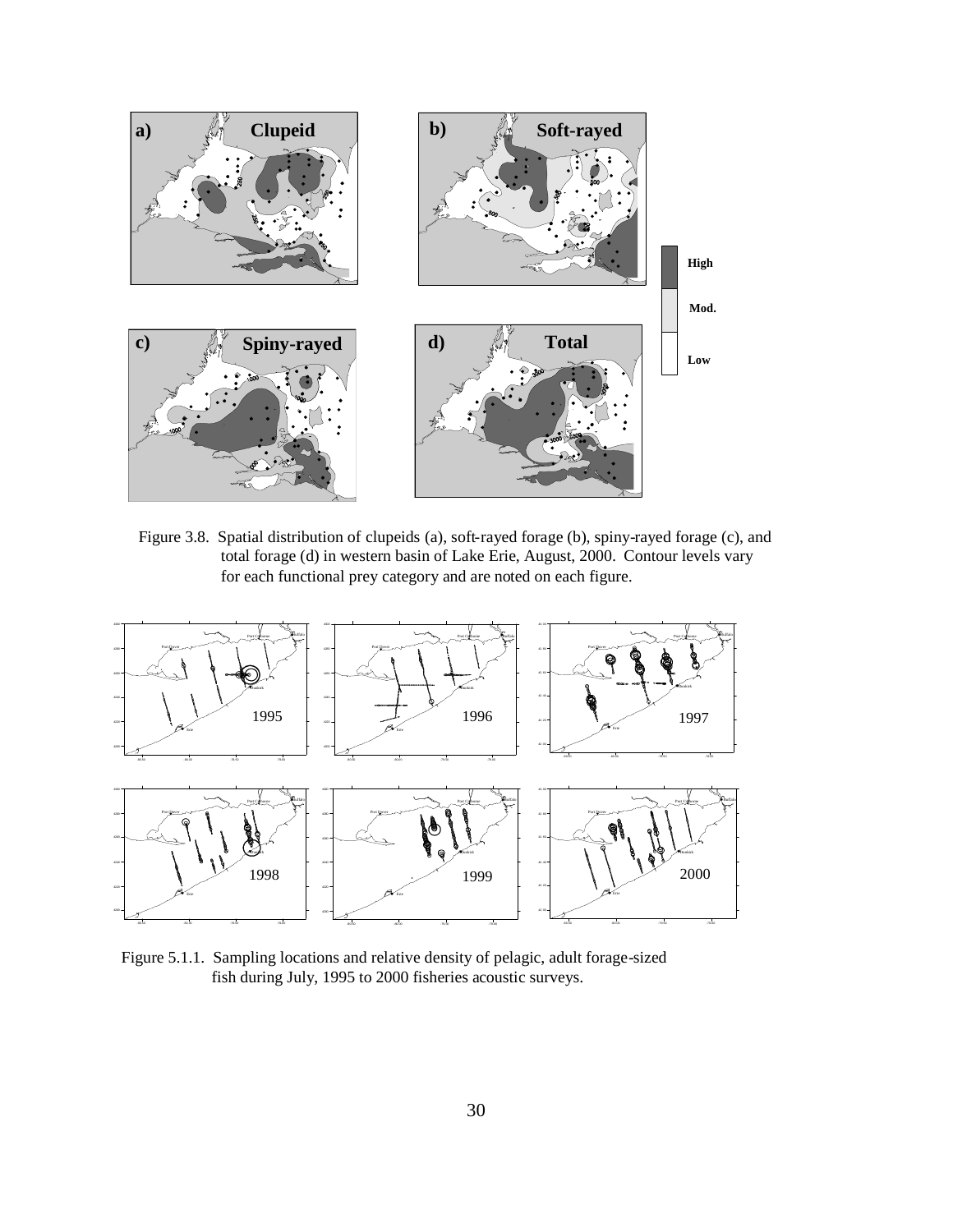

\* - 1993 to 1996 data was extrapolated from 70 kHz single beam echosounder for target strength range of -56 to -44 dB, \*\* - 1997 to 2000 data was extrapolated from 120 kHz split beam echosounder for target strength range from -55 to -43 dB

Eastern basin, July index of yearling-and-older pelagic forage fish estimate obtained from annual summer acoustic surveys. Figure 5.1.2.



Figure 6.1. Lower Trophic Level sample stations in Lakes Erie and St. Clair, 2001.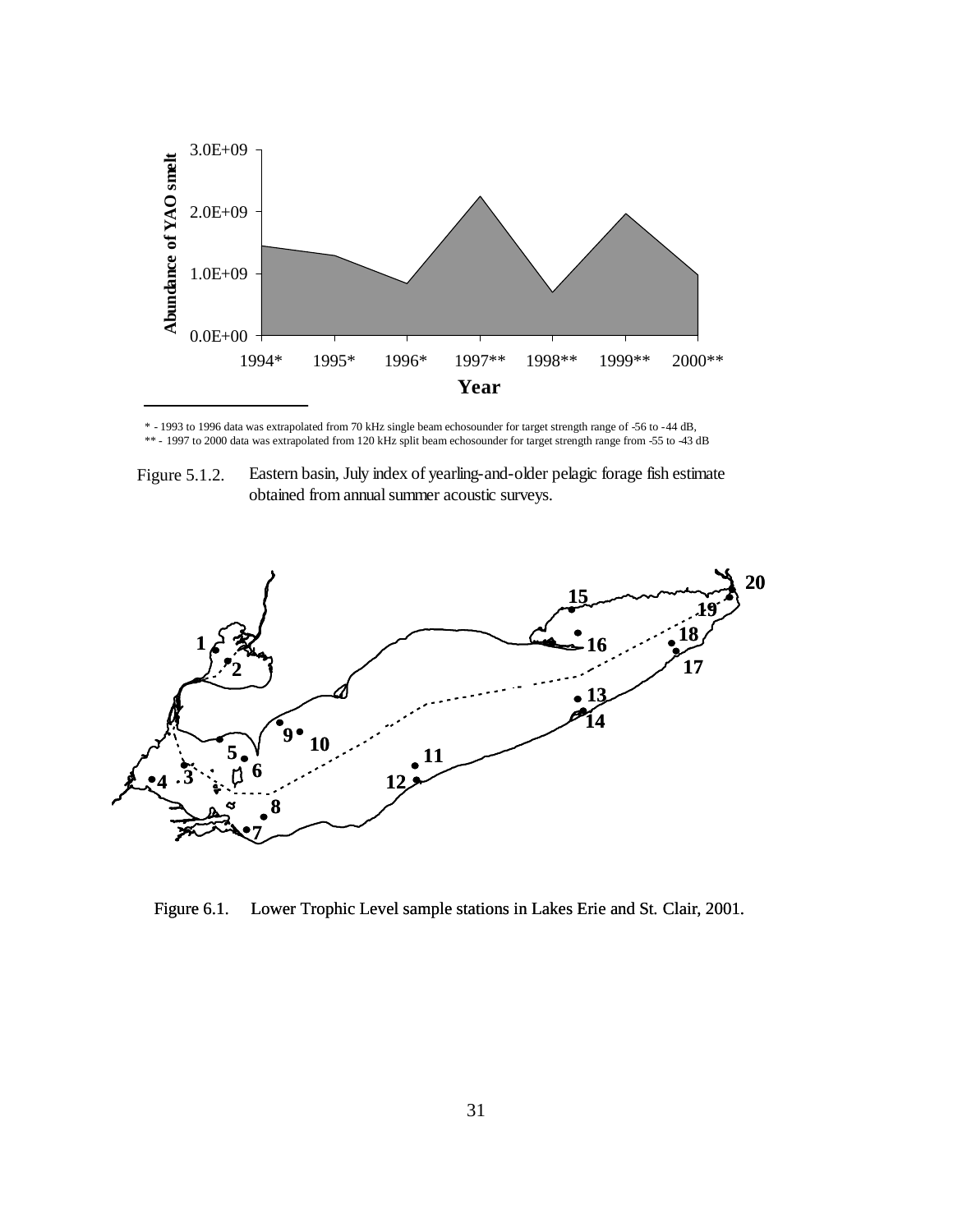

Mean bottom dissolved oxygen (mg/l) for each basin on each sampling date, 2000. Values are means of measurements recorded within each basin. West basin, sites 3-6; Central basin, sites 7-14; East basin, sites 15-20. Figure 6.2



Figure 6.3 Mean secchi depths (m) from interagency lower trophic sampling by date for each Lake Erie basin and Lake St. Clair, 2000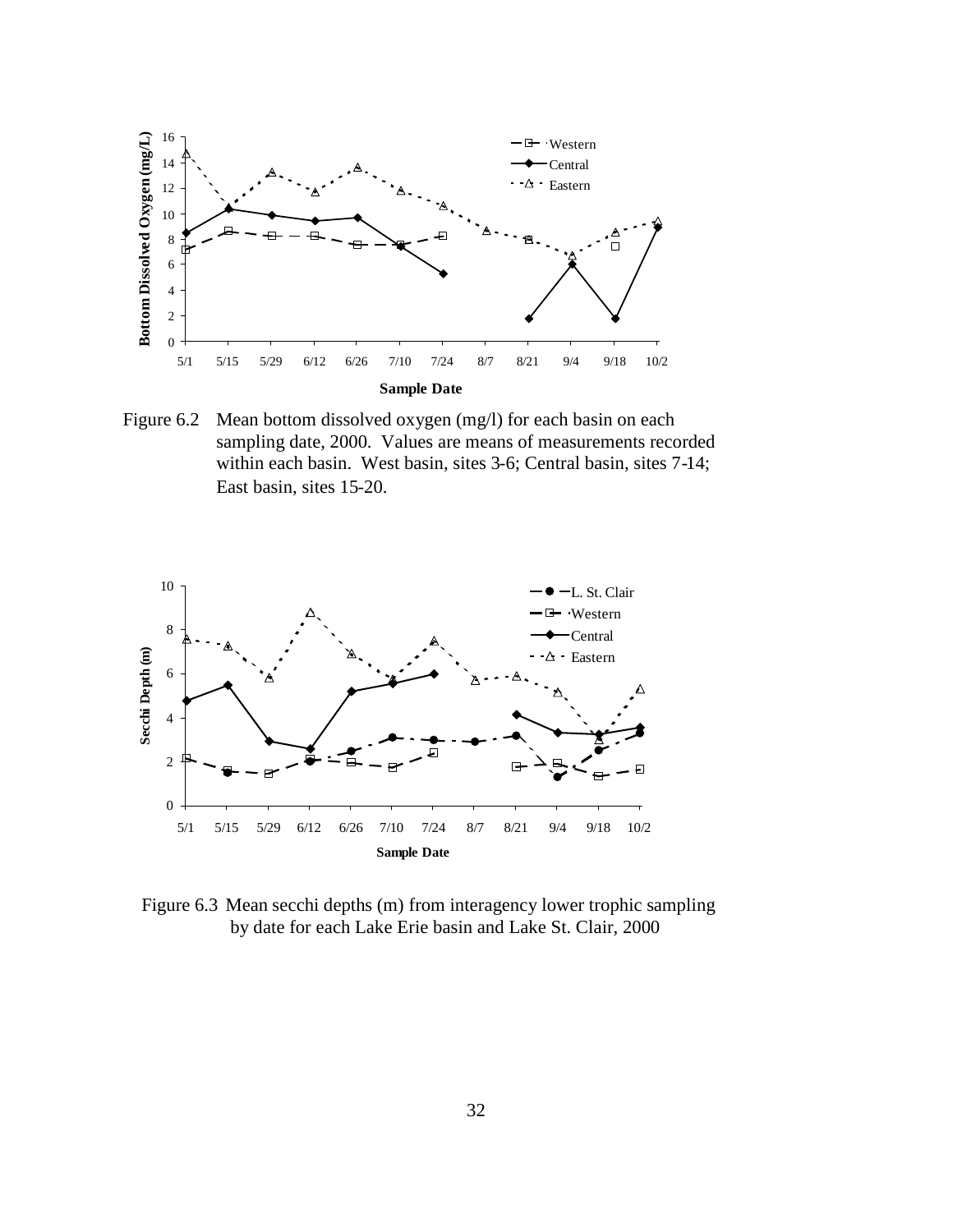

Mean weekly total phosphorous (ug/l) from interagency lower trophic level sampling by date and basin, Lake Erie, 2000. Figure 6.4



Mean weekly chlorophyll a levels (ug/l) from interagency lower trophic level sampling by date and basin, Lake Erie, 2000. Figure 6.5